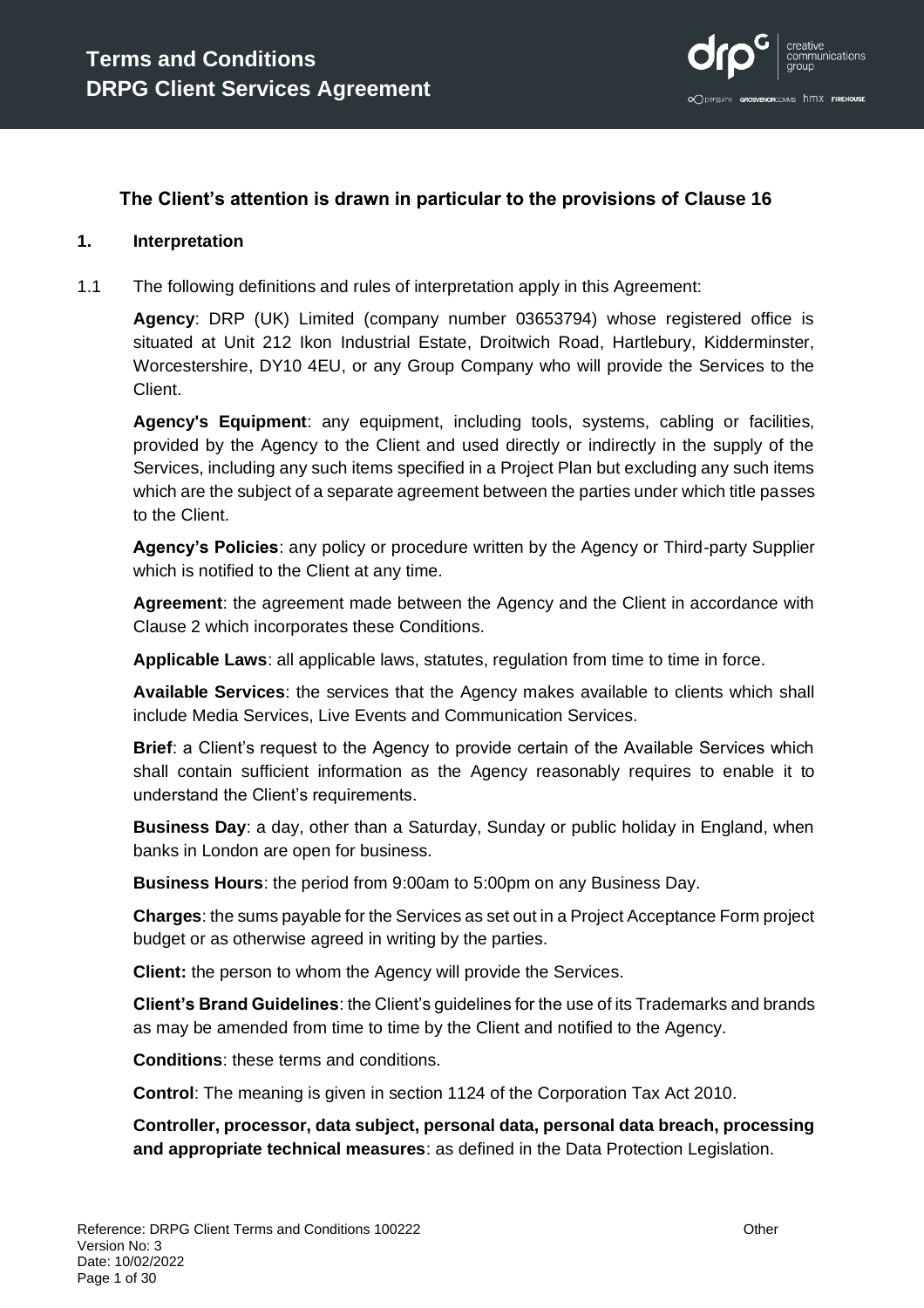**Client's Equipment**: any equipment, including tools, systems, cabling or facilities provided by the Client, its agents, suppliers, subcontractors or consultants which is used directly or indirectly in the supply of the Services, including any such items specified in a Project Plan.

**Client Materials**: all documents, information, items and materials (to include video and audio) in any form, whether owned by the Client or a third party, which are provided by the Client to the Agency in connection with the Services, including the items provided pursuant to Clause [5.1\(e\).](#page-6-0)

**Client's Own Supplier**: a Third-party supplier appointed or engaged by the Client itself to provide it with goods and services to be used in conjunction with the Services.

**Communication Services**: Services provided by the Agency shall include, without limitation, account direction and management, creative direction, editorial, content and digital marketing, design of both two-dimensional and three-dimensional design, print media, social media, research and insight, planning and marketing strategies and media buying (via Third-party Suppliers).

**Data Protection Legislation**: the UK Data Protection Legislation and any other European Union legislation relating to personal data and all other legislation and regulatory requirements in force from time to time which apply to a party relating to the use of personal data (including, without limitation, the privacy of electronic communications); and the guidance and codes of practice issued by the relevant data protection or supervisory authority and applicable to a party.

**Deliverables**: any output of the Services to be provided by the Agency to the Client as specified in a Project Plan and any other documents, products and materials provided by the Agency to the Client in relation to the Services (excluding the Agency's Equipment).

**Deposit**: a payment in advance towards the Charges, paid by the Client to the Agency in accordance with Clause [11.](#page-17-0)

**Event**: an event where the Agency is to provide Services.

**Group:** in relation to the Agency, the Agency, any subsidiary or holding company from time to time of the Agency, and any subsidiary from time to time of a holding company of the Agency.

**Group Company:** in relation to the Agency, any member of its Group.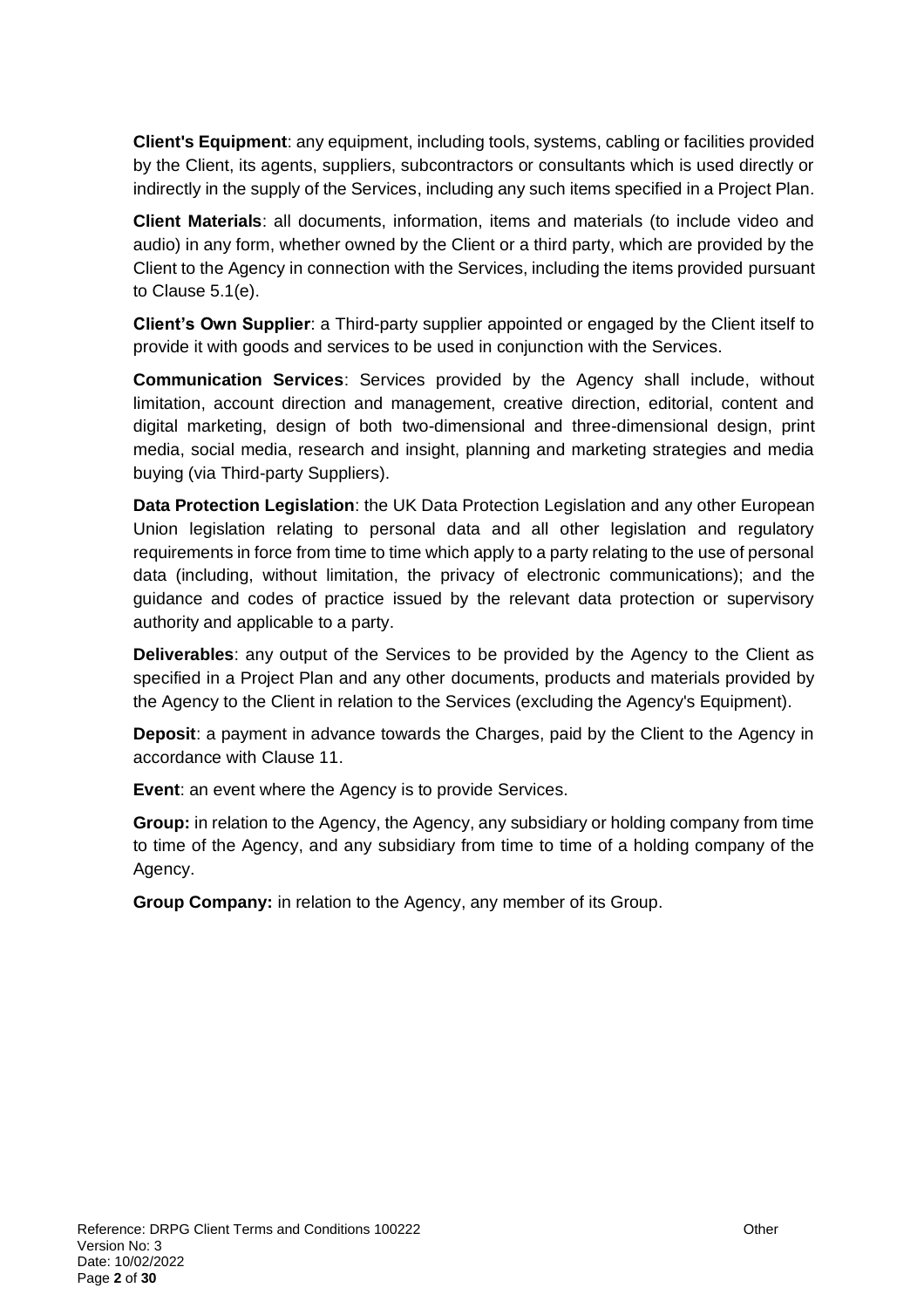**Intellectual Property Rights**: patents, rights to inventions, copyright and related rights, moral rights, Trademarks, business names and domain names, rights in get-up, goodwill and the right to sue for passing off or unfair competition, rights in designs, rights in computer software, database rights, rights to use, and protect the confidentiality of, confidential information (including know-how and trade secrets) and all other intellectual property rights, in each case whether registered or unregistered and including all applications and rights to apply for and be granted, renewals or extensions of, and rights to claim priority from, such rights and all similar or equivalent rights or forms of protection which subsist or will subsist now or in the future in any part of the world.

**Live Events:** services provided by the Agency to include, without limitation, venue finding services, events, exhibition and experiential services (creative design, content development, project direction, project management, logistics management, delegate communications, consultancy services, scripting, content production services and technical production).

**Media Services**: services provided by the Agency shall include, without limitation, digital, video and graphics (creative design, usability, content development, scripting, project direction, project management, producing, coding and development, testing, maintenance, filming, editing, sound engineering, graphical creation, animation, consultancy, and technical production).

**Milestone**: a date by which a part or all of the Services is to be completed, as set out in a Project Plan.

**Production Schedule:** the timeline for co-ordinating various production teams at a Live Event.

**Proposal**: a proposal produced by the Agency following the receipt of a Brief setting out in writing (in one or more documents) such matters as shall be relevant to the matters contained within the Proposal to include where relevant: the services that could be made available; a generalised budget; a proposed Project Plan; a proposed Scope of Works or proposed acceptance criteria etc.

**Project Acceptance Form:** the order signed by the Client whereby the Client accepts the Agency's Proposal to provide the Services, the Agency's estimated budgets, Charges and these Conditions.

**Project Change Notice**: a notice given by either party in accordance with Clause [10.1.](#page-16-0)

**Project Delivery Date**: the date the Services are supplied by the Agency to the Client or, in the event of the Services being supplied over a period of time, the final date those Services are supplied.

**Project Plan**: a detailed plan, agreed in accordance with Claus[e 3,](#page-4-1) describing such matters as the Services to be provided by the Agency, Deliverables to be provided, the timetable for their performance and all related matters which will depend upon the Services that are to be provided. Where applicable, the Project Plan will include or make reference to a Production Schedule, any acceptance criteria and Scope of Works.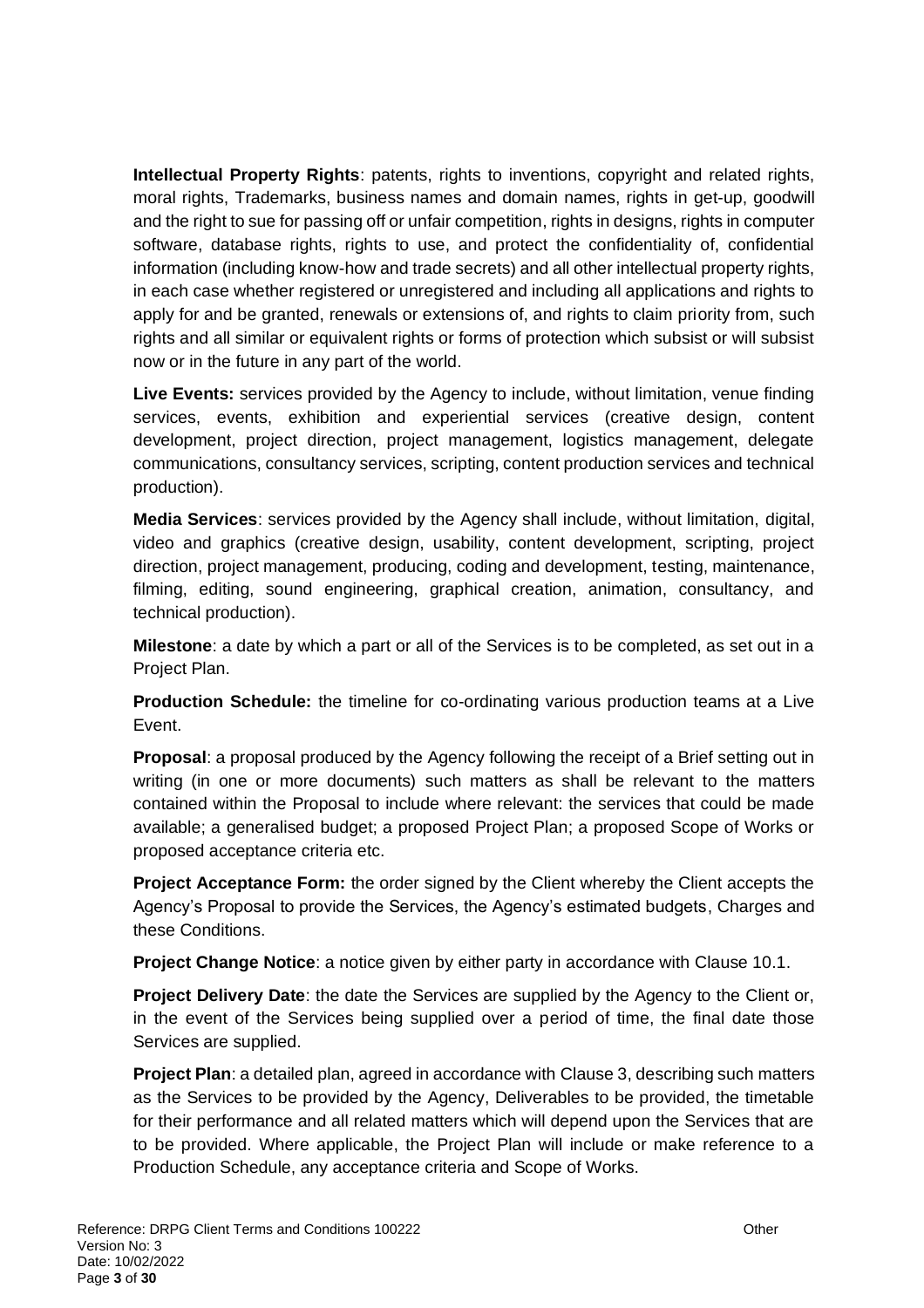**Scope of Works**: a detailed plan setting out, among other things, details of the Services to be performed and the Deliverables to be provided, and any related matters.

**Services**: the Available Services which are provided by the Agency and set out in the Project Acceptance Form, including services which are incidental or ancillary to the Services and any Deliverables supplied.

**Standard Charges**: the Agency's standard charges for the Available Services at the rate in force from time to time.

**Third-party Fees**: fees, charges and costs payable to third parties relating to the provision of the Services and which are payable by the Client in accordance with Clause [11.4.](#page-17-1)

**Third-party Licences**: licences granted by Third-party licensors in respect of any Intellectual Property Rights used by the Agency in connection with the provision of the Services and Deliverables together with all licences relating to any open-source software **and Third-party Licence Fees** shall be the licence fees payable to the said licensors.

**Third-party Suppliers**: suppliers, agents, subcontractors, contractors or freelancers used by the Agency to provide some or all of the Services.

**Trademarks**: any registered or unregistered Trademarks and logos, specified in a Project Plan and/ or notified to the Agency from time to time.

**UK Data Protection Legislation**: all applicable data protection and privacy legislation in force from time to time in the UK including the General Data Protection Regulation (*(EU) 2016/679*); the Data Protection Act 2018; the Privacy and Electronic Communications Directive 2002/58/EC (as updated by Directive 2009/136/EC) and the Privacy and Electronic Communications Regulations 2003 (*SI 2003/2426*) as amended.

**VAT**: value added tax or any equivalent tax chargeable in the UK or elsewhere.

**Venue**: the premises where an Event is taking place or where the Services are to be performed as set out in the Project Plan.

**Wasted Costs**: any costs or expenses incurred or committed to by the Agency in relation to a Project Plan which has been changed to the extent that the goods and/ or services to which such costs or expenses relate cannot be used, and such costs or expenses are irrecoverable by the Agency**.** 

- 1.2 Clause headings shall not affect the interpretation of this Agreement.
- 1.3 A **person** includes a natural person, corporate or unincorporated body (whether or not having separate legal personality).
- 1.4 This Agreement shall be binding on, and enure to the benefit of, the parties to this Agreement and their respective personal representatives, successors and permitted assigns, and references to any party shall include that party's personal representatives, successors and permitted assigns.
- 1.5 A reference to a statute or statutory provision is a reference to it as amended, extended or re-enacted from time to time.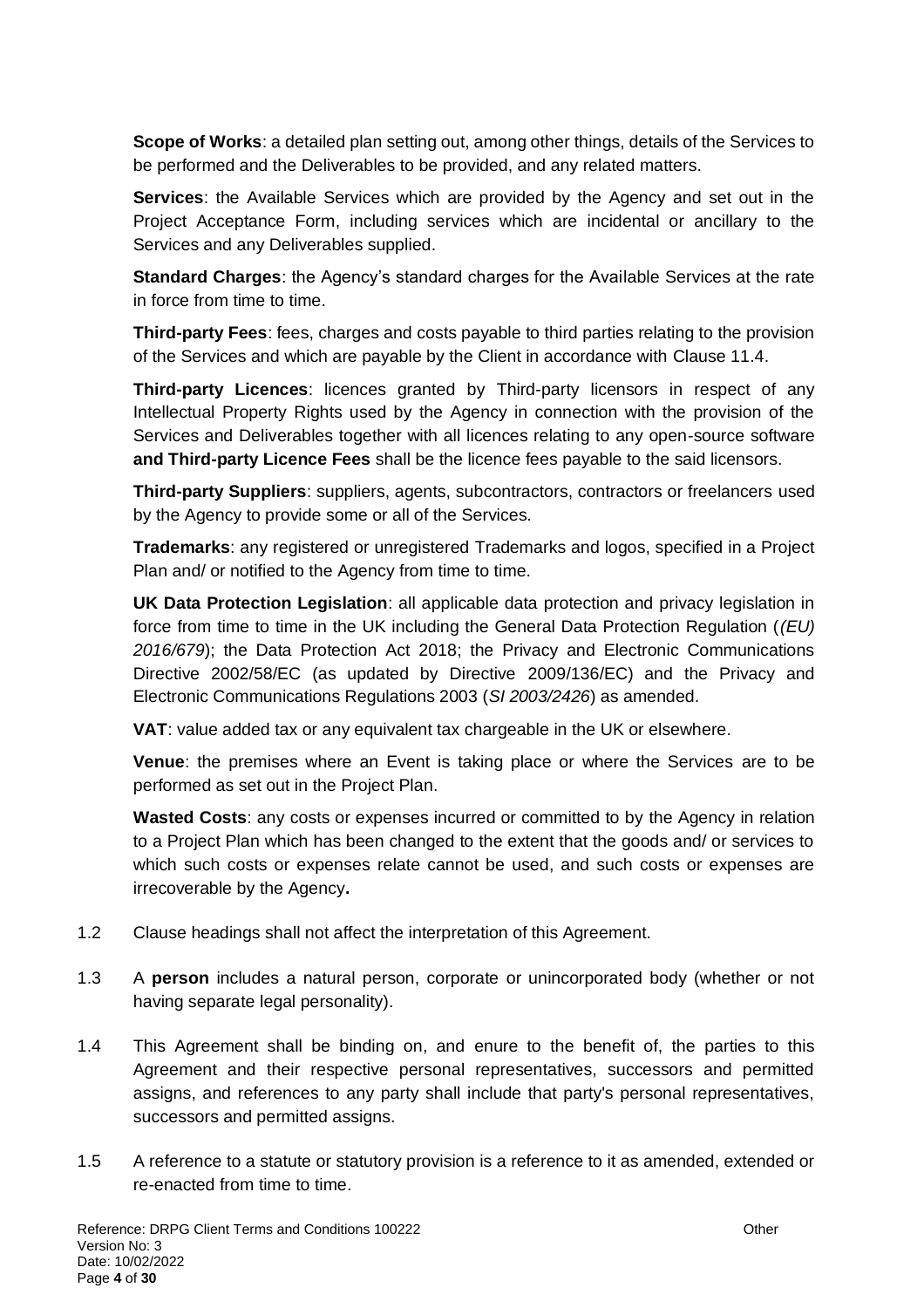- 1.6 A reference to a statute or statutory provision shall include all subordinate legislation made from time to time under that statute or statutory provision.
- 1.7 Unless the context otherwise requires, any reference to European Union law that is directly applicable or directly effective in the UK at any time is a reference to it as it applies in England and Wales from time to time including as retained, amended, extended, re-enacted or otherwise given effect on or after 11pm on 31 January 2020.
- 1.8 A reference to **writing** or **written** includes email but not fax.
- 1.9 Any obligation on a party not to do something includes an obligation not to allow that thing to be done.
- 1.10 A reference to **this Agreement** or to any other agreement or document is a reference to this Agreement or such other agreement or document, in each case as varied or novated from time to time.

### <span id="page-4-0"></span>**2. Nature of this Agreement**

- 2.1 These Conditions apply to the Agreement, to the exclusion of any other terms that the Client seeks to impose or incorporate or which are implied by law, trade custom, practice or course of dealing.
- 2.2 Any quotation or Proposal given by the Agency shall not constitute an offer, and will only be valid for 5 Business Days from the date of its issue. All quotations are subject to change or withdrawal without prior notice to Client.
- 2.3 Prices of materials and logistics are based on the relevant industry price market index at the date of quotation. The Agency reserves the right to increase its charges in accordance with its terms and conditions.
- 2.4 The Agency shall provide the Services from the date specified in the relevant Project Plan or as otherwise agreed between the parties in writing.
- 2.5 Where the Agency is engaged to provide the Client with the Services on an exclusive basis, this shall be set out in the Project Acceptance Form.

#### <span id="page-4-1"></span>**3. Acceptance of Proposal and Project Plans**

- 3.1 Each Project Plan shall be agreed by the parties in the following manner:
	- (a) the Client shall provide the Agency with its Brief;
	- (b) following receipt of the Brief, the Agency shall, as soon as reasonably practicable, either:
		- (i) inform the Client that it declines to provide the requested Available Services; or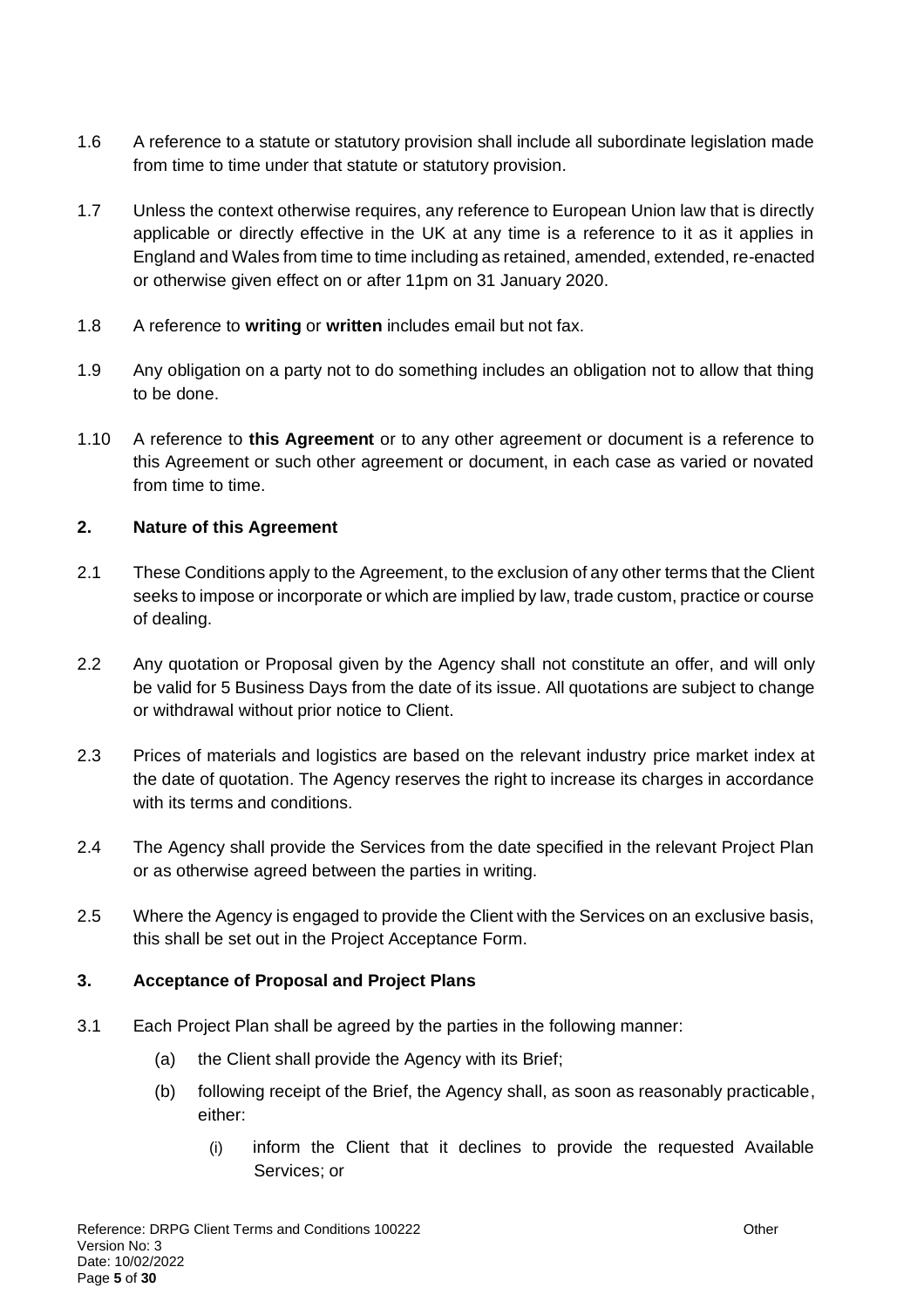- (ii) provide the Client with a Proposal;
- <span id="page-5-1"></span><span id="page-5-0"></span>(c) if the Agency provides the Client with a Proposal pursuant to clause  $3.1(b)(ii)$  and the Client accepts this, the Client shall sign and return to the Agency the Project Acceptance Form;
- (d) a Proposal does not constitute an offer and is only valid for a period of 30 days from the date of its issue.
- 3.2 Once a Project Acceptance Form has been signed and returned in accordance with Clause [3.1\(c\),](#page-5-1) the Agency will then meet with the Client to discuss the Proposal in more detail with a view to agreeing the Project Plan.
- 3.3 If having returned a Project Acceptance Form but before a Project Plan is agreed, the Client cancels its instructions to the Agency to provide the Services or certain of them, the Agency may in its discretion charge the Client on a time and materials basis for all work undertaken by them from the date the Agency received the Brief and up until the date when the Client withdraws its instructions. Once a Project Plan has been agreed, the Client may only cancel a Project Plan in accordance with Clause [17](#page-22-0) whereupon it will incur the Agency's Charges as set out in Clause [17.](#page-22-0)

# **4. Agency's Responsibilities**

- <span id="page-5-2"></span>4.1 The Agency shall use reasonable endeavours to manage and complete the Services, and deliver the Deliverables to the Client, in accordance with the Project Plan.
- 4.2 The Client consents to the Agency using Third-party Suppliers at the Agency's discretion. The Agency shall not be liable to the Client for any act or omission of a Third-party Supplier but it shall use its reasonable endeavours to mitigate the effect any act or omission of the Third-party Supplier may have on the provision of the Services. Where the Agency is aware that a failure of a Third-party Supplier's services could disrupt the provision of the Services (e.g. cloud hosting), the Agency will inform the Client of the risk in the Project Acceptance Form or the Project Plan (as the case may be).
- 4.3 The Agency shall use reasonable endeavours to meet any performance dates and Milestones specified in a Project Plan but any such dates shall be estimates only and time for performance by the Agency shall not be of the essence in respect of any Project Plan agreed under this Agreement.
- 4.4 The Agency shall appoint a manager in respect of the Services to be performed under each Project Plan, such person as identified in the Project Plan. That person shall have authority to contractually bind the Agency on all matters relating to the relevant Services. The Agency shall use all reasonable endeavours to ensure that the same person acts as the Agency's manager throughout the term of the relevant Project Plan, but may replace that person from time to time where reasonably necessary in the interests of the Agency's business.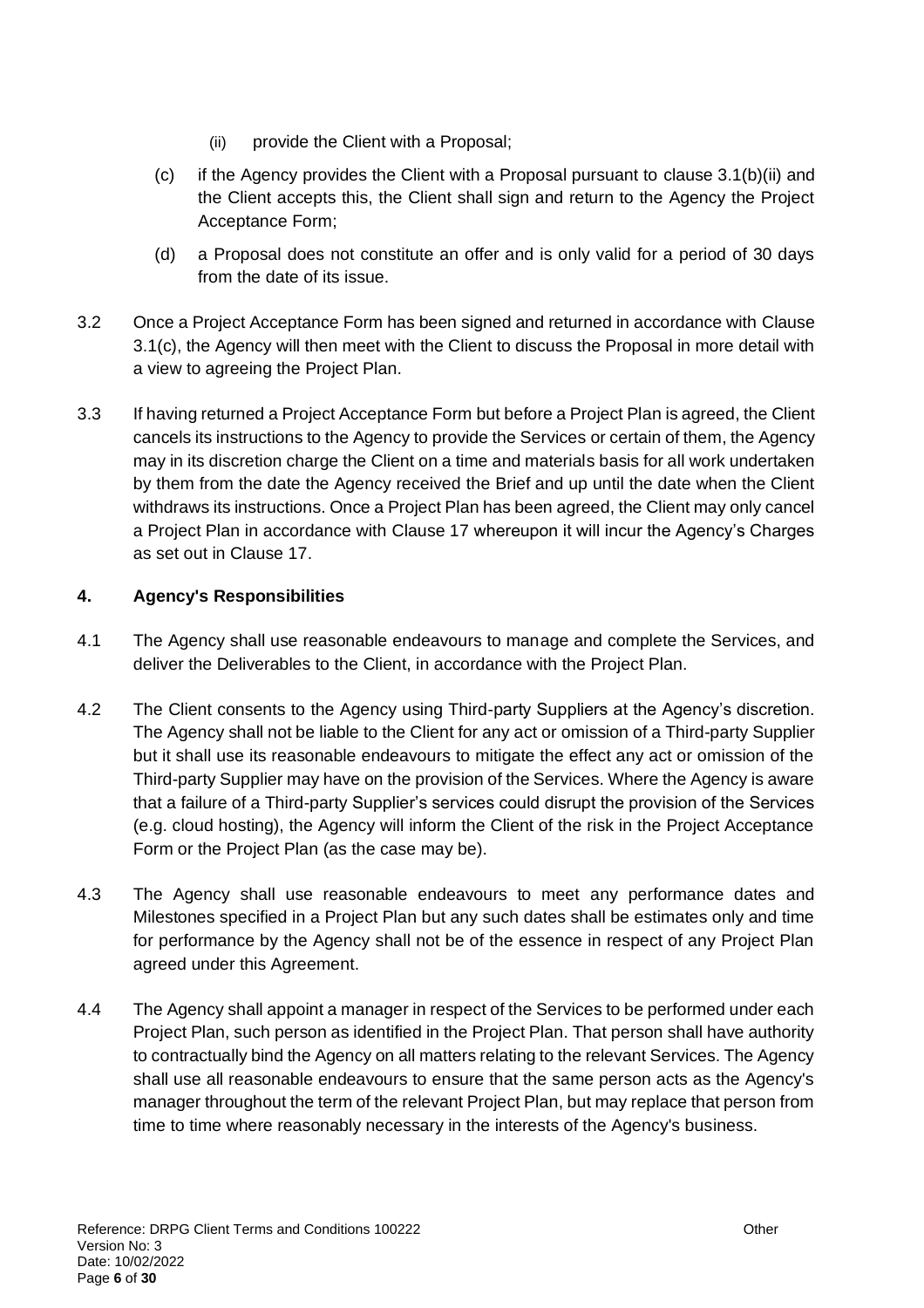- 4.5 The Agency shall use reasonable endeavours to observe all health and safety and security requirements that apply at any Venue or premises where the Services are to be performed or Deliverables delivered which have been communicated to it under [clause 5.1\(f\)](#page-6-1) provided that it shall not be liable under this Agreement if, as a result of such observation, it is in breach of any of its obligations under this Agreement.
- 4.6 The Agency shall use the Trademarks in accordance with the Client's Brand Guidelines.

#### **5. Client's Obligations**

- <span id="page-6-1"></span><span id="page-6-0"></span>5.1 The Client shall:
	- (a) co-operate with the Agency in all matters relating to the Services;
	- (b) comply in all material resects with the Agency's Policies;
	- (c) appoint a manager in respect of the Services to be performed under each Project Plan, such person as identified in the Project Plan. That pers on shall have authority to contractually bind the Client on all matters relating to the relevant Services (including by changes made in accordance with Clause [10\)](#page-16-1);
	- (d) provide, for the Agency, its agents, subcontractors, freelancers, consultants and employees, in a timely manner and at no charge, access to the Client's premises, office accommodation, data and other facilities as required by the Agency including any such access as is specified in a Project Plan;
	- (e) provide to the Agency in a timely manner all documents, information, items and materials in any form (whether owned by the Client or a third party) required under a Project Plan or otherwise reasonably required by the Agency in connection with the Services and ensure that they are accurate and complete;
	- (f) inform the Agency of all health and safety and security requirements that apply at the Venue or at any of the Client's premises. If the Client wishes to make a change to those requirements that will materially affect provision of the Services, it can only do so via the change procedure set out in Claus[e 10](#page-16-1) (Changes to the Project Plan). The Agency will suspend or refuse to provide any Services where it forms the reasonable opinion that the health and safety of its personnel or any Third-party Supplier personnel may be compromised in any way;
	- (g) ensure that all the Client's Equipment is in good working order and suitable for the purposes for which it is used in relation to the Services and conforms to all relevant United Kingdom standards or requirements;
	- (h) obtain and maintain all necessary licences and consents and comply with all relevant legislation as required to enable the Agency to provide the Services, including in relation to the installation of the Agency's Equipment, the use of all Client Materials and the use of the Client's Equipment insofar as such licences, consents and legislation relate to the Client's business, premises, staff and equipment, in all cases before the date on which the Services are to start;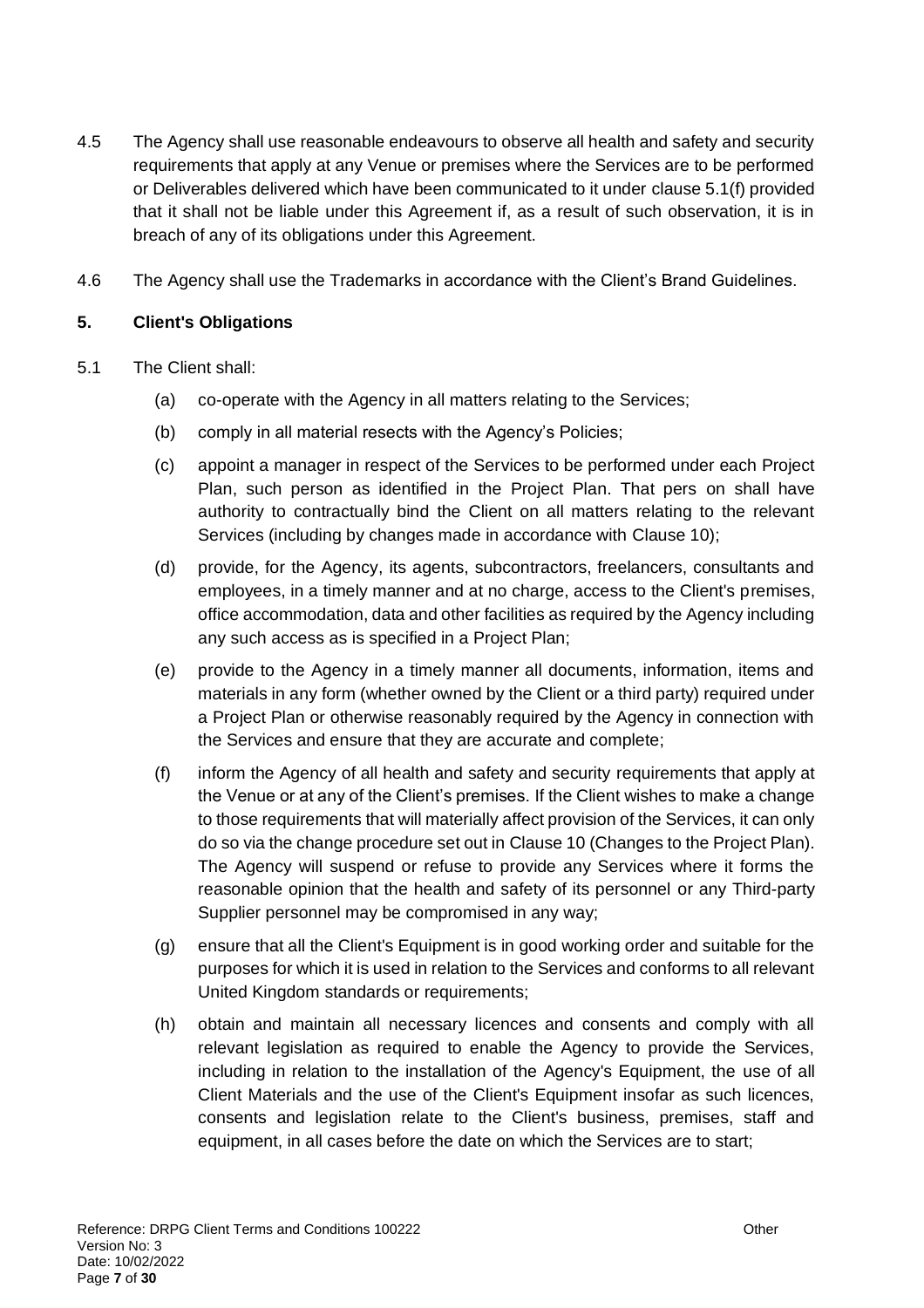- (i) where the Client Materials include video, audio and design content (**Content**), the Client will be responsible for ensuring that this Content will play on the Client's Equipment or the Agency's Equipment deployed for the purposes of playing that Content. The Agency will not be responsible if there is insufficient time to check that the Content will play correctly before it is used;
- (j) the Client materials shall be free of any virus, worm, trojan or any other form of malicious code or anything malicious or otherwise, that might corrupt any of the files or equipment that is deployed for the purposes of providing the Services;
- (k) keep, maintain and ensure the Agency's Equipment is in good condition and not dispose of or use the Agency's Equipment other than in accordance with the Agency's written instructions or authorisation; and
- (l) comply with any additional responsibilities of the Client as set out in the relevant Project Plan.
- 5.2 If the Agency's performance of its obligations under this Agreement is prevented or delayed by any act or omission of the Client, its agents, subcontractors, consultants or employees then, without prejudice to any other right or remedy it may have, the Agency shall be allowed an extension of time to perform its obligations equal to the delay caused by the Client.

### <span id="page-7-0"></span>**6. Communication Services**

- 6.1 Clause 6 contains specific clauses that relate solely to the provision of certain but not all Communication Services by the Agency. In the event of conflict between the provisions contained within Clause [6](#page-7-0) and the Conditions, these provisions shall take precedence.
- 6.2 The following definitions shall be added to the Agreement;
	- (a) **Content** means any image, text, video, audio file, tweet, status update, or any other Materials that are distributed, shared or otherwise published on a social media site;
	- (b) **SEO Services** means services that consist of keyword research, site auditing, consultancy and media management across social media sites and search engines;
	- (c) **Social Media Services** means the services to be provided by the Agency in respect of social media that are agreed in a Scope of Work.
- 6.3 The Agency agrees to carry out the Services outlined in a Scope of Works which must be agreed in writing with the Client in advance of any Services being performed.
- 6.4 Any amendment or additions to the Scope of Works must be agreed in writing between the Agency and the Client. The Agency will take all reasonable steps to comply with any such request from the Client provided that the Agency is able to do so within any contractual obligation to its Third-party Suppliers.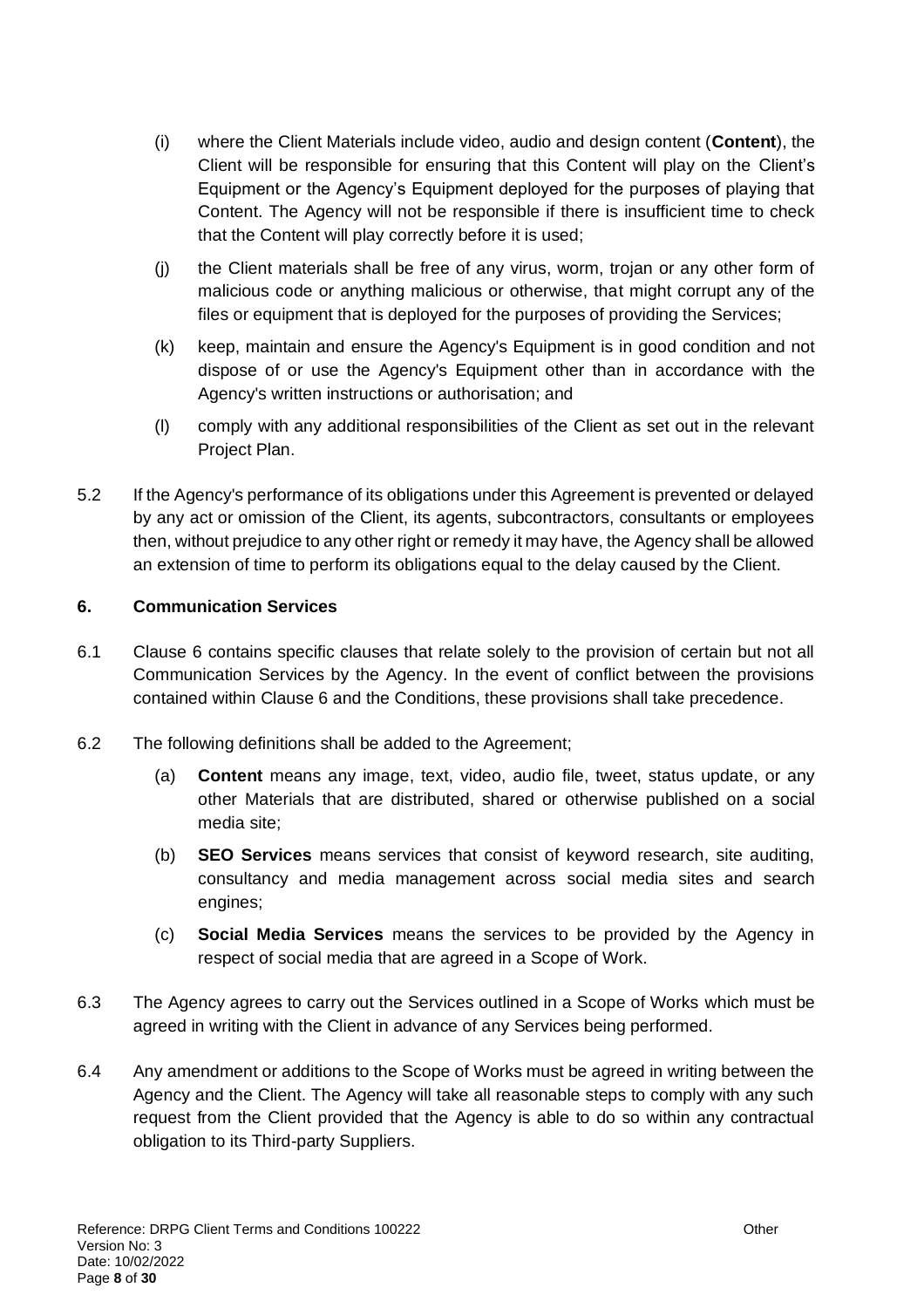- 6.5 The Agency will use its reasonable endeavours to ensure that when providing the Social Media Services, it understands the terms and conditions of any social media site that is used to deliver Content and that it keeps the Client informed of any material risk of which it becomes aware that the Content delivered may be non-compliant.
- 6.6 The Agency will use reasonable endeavours to ensure that when providing the Services, it will:
	- (a) keep administrative passwords safe and secure from unauthorised access, which shall include changing passwords regularly;
	- (b) ensure that any personnel who leave the Agency do not have administrative access rights and keep the Client informed of any changes to any administrative passwords; and
	- (c) ensure that any Deliverables will be reasonably transparent to users as being marketed in accordance with good practice by using hashtag disclosures where reasonably necessary.
- <span id="page-8-0"></span>6.7 The Client authorises the Agency to collect and use data gathered with respect to one or more of the Client's owned, operated or affiliated websites. The Client warrants that each of its websites makes reference to a privacy policy which enables the Agency to process and use data gathered in accordance with this Clause [6.7](#page-8-0) without restriction (provided that use complies with UK Data Protection Legislation).
- 6.8 Where the Client requires the Agency to provide SEO Services, it shall:
	- (a) provide relevant keywords;
	- (b) be responsible for the determination of infringement or non-infringement of any trademarks supplied;
	- (c) accept and acknowledge that the Agency shall have no control over the exact positioning and traffic from search results and cannot guarantee any placing, rank or position within search engine results; and
	- (d) be responsible for any coding necessary to its websites which may be necessary to enable the Agency to perform the Search Engine Optimisation Services.
- 6.9 Where the Agency is asked to provide media buying services:
	- (a) the Agency shall invoice media costs payable by the Client for media space booked by the Agency based on the negotiated gross cost of media less the standard agency discount given by the media owner or as otherwise as approved by the Client on the relevant Scope of Works ("Media Charges") together any associated fees and any industry related charges;
	- (b) the Client acknowledges and understands that media costs, ratings and/ or other campaign metrics as set out in any Scope of Works represent estimates based on market predictions and that the final actual pricing, channel share and/or ratings performance may therefore differ from that set out in the relevant Scope of Works;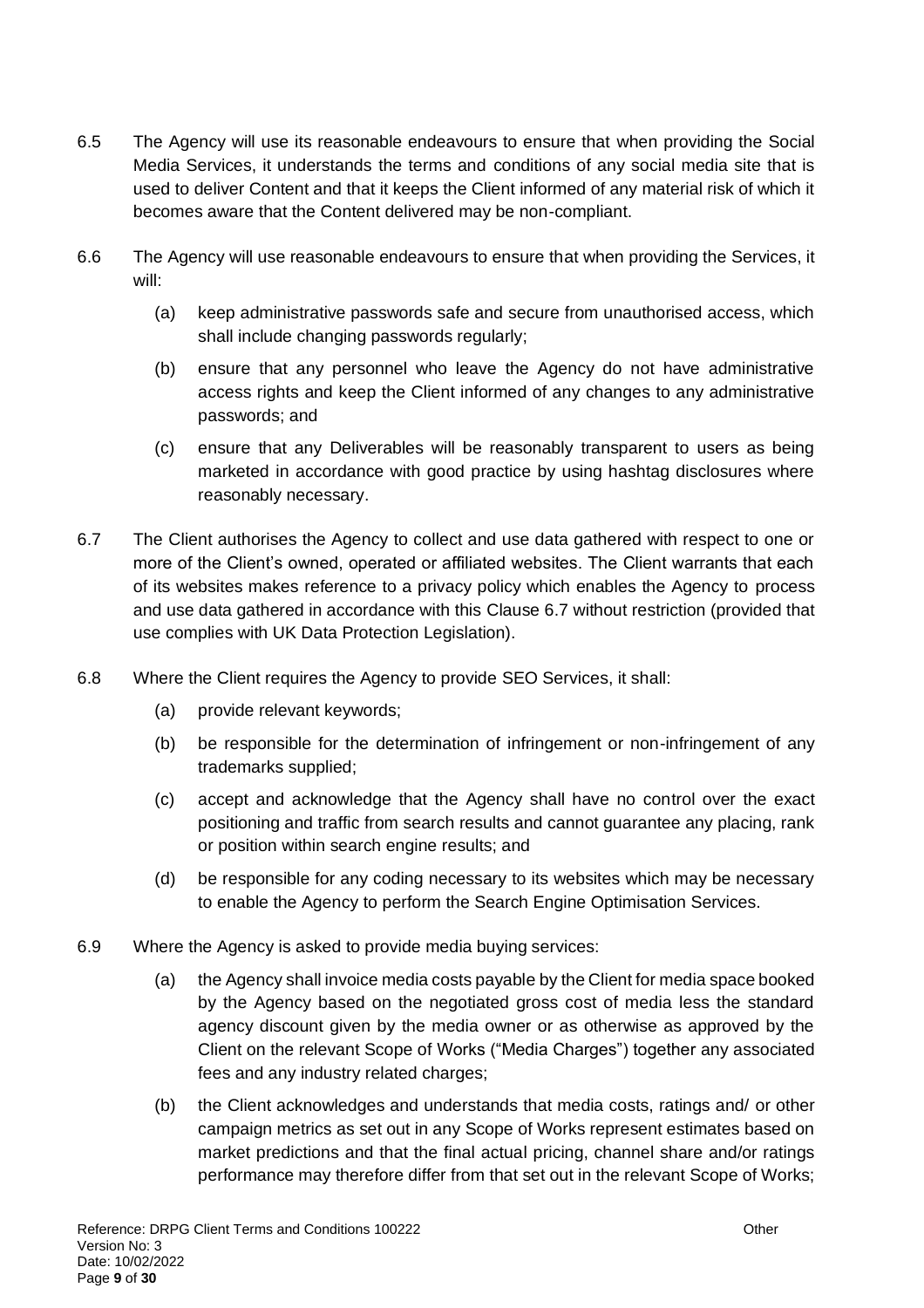- (c) the Agency purchases media on behalf of its clients as principal and at its own risk and may, on occasion, receive from the media owner's volume or other discounts, bonuses, free or discounted media space or any other equivalent benefit ("AVBs") derived from the Agency's aggregate spend across many clients. The Client hereby agrees that the Media Charges incurred by the Agency for the Client pursuant to this Agreement/ schedule may be aggregated in any such Agency AVB arrangements with media suppliers. The Agency reserves the right to utilise such AVBs to discount media costs to the Agency and, in such instances, the final media costs payable by the Agency to relevant media owners may differ from the Media Charges payable pursuant to these Conditions. The Agency will always act in media neutral manner in the delivery of the media buying and planning Services hereunder; and
- (d) unless otherwise stated in the applicable Scope of Works, where the Agency verifies the placement of advertisements it is the Clients' responsibility to notify the Agency in writing within 30 days of date of insertion if the Client advertisement does not appear or is to a different specification than that agreed in accordance with these terms and conditions or the applicable Scope of Works. In the absence of such notification, the advertisements will be deemed to have appeared as specified and are payable in full by the Client.
- 6.10 Where the Agency provides research and insight Services, the following provisions shall apply:
	- (a) the Agency will comply with the requirements of the Market Services Society code of conduct (**MSS Code**) when providing these Services to the Client, save where amended by the Conditions;
	- (b) where the personal data required to provided these Services is provided by the Client, both the Client and the Agency will comply with the UK Data Protection Legislation when using and processing this personal data; and
	- (c) where the Agency is under a duty to protect the anonymity of any respondents to the research (for example in accordance with the MSS Code) the Agency shall only provide the Client with anonymise data. The Client shall not attempt to link any data to the identity of any respondent.
- 6.11 Where the Agency is instructed to provide Brand Design Services (defined below), the provisions contained in the following Clauses [\(6.12](#page-9-0) to [6.14\)](#page-10-0) shall apply.
- <span id="page-9-0"></span>6.12 The following definitions shall be added to this Agreement:
	- (a) **Brand Design Services** means designing the visual identity for the Client's business, brand or product to include but not limited to designing fonts, logo, illustrations, names, icons, characters, music etc. Branding Design Services shall also include Nomenclature Services.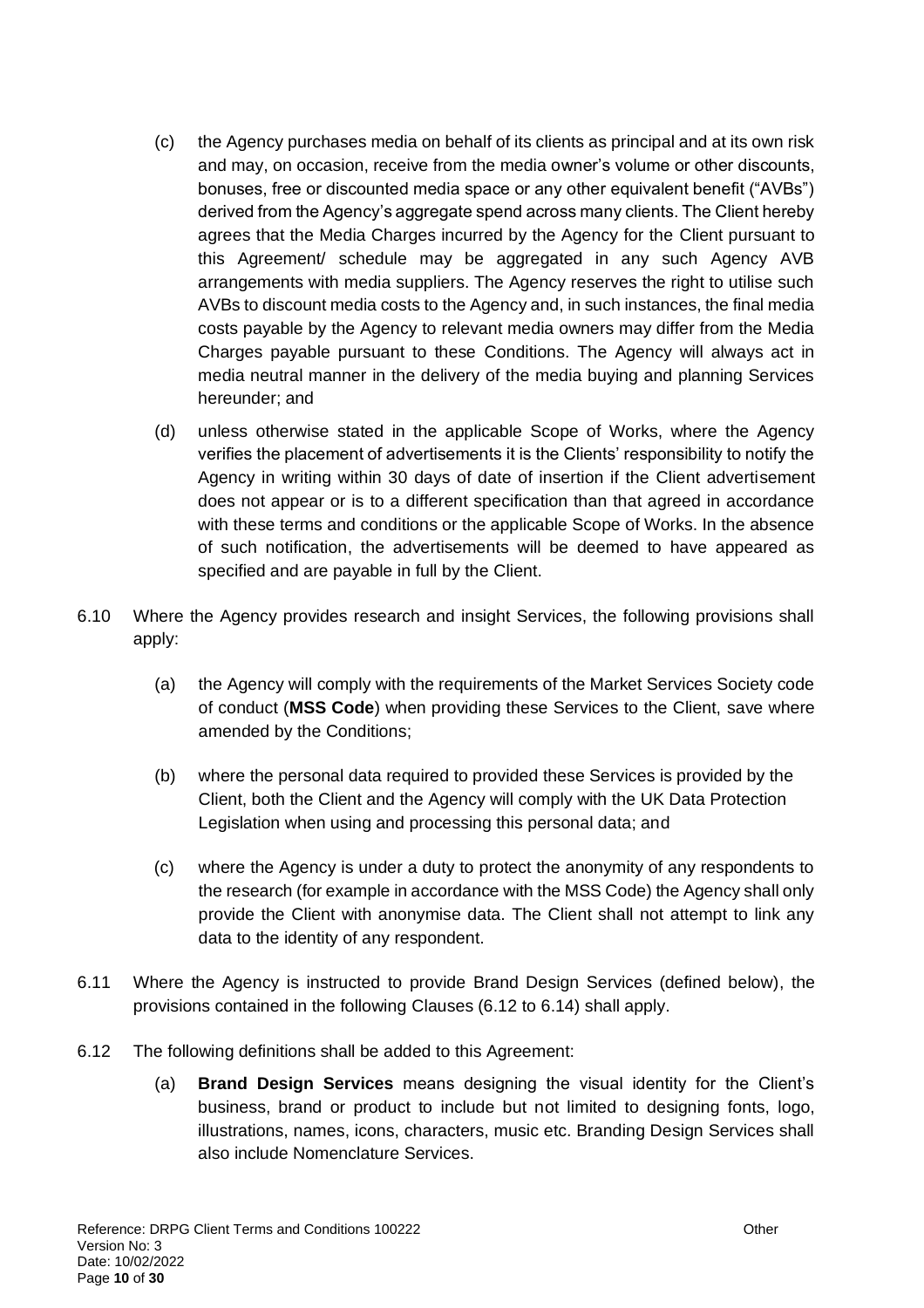- (b) **Branding Deliverables:** the output of the Brand Design Services produced by the Agency which the Client approves for use. Branding Deliverables will not include any output of the Brand Design Services which the Client does not approve for use or anything owned by a Third-party Licensor (**Excluded Deliverables**).
- (c) **Nomenclature Services** means the services the Agency provides to the Client to generate Potential Brand Names.
- (d) **Potential Brand Names**: business names, brand names or other names proposed by the Agency when providing the Nomenclature Services.
- 6.13 **Brand Design Services**: the Agency shall provide the Brand Design Services to the Client in accordance with the Project Plan. If the Brand Design Services include Nomenclature Services, the Client will be responsible to pay the Agency in respect of the Nomenclature Services even where the Client decides that none of the Potential Brand Names are suitable for its use.

## <span id="page-10-0"></span>6.14 **Intellectual Property Rights and Use**:

- (a) subject to Clause [6.14](#page-10-0)[\(b\)](#page-10-1) all Intellectual Property Rights in or arising out of or in connection with the Brand Design Services shall be owned by the Agency or its licensors;
- <span id="page-10-1"></span>(b) the Agency will, in so far as it is able and upon payment of the Charges arising in respect of the Brand Design Services, assign to the Client the Intellectual Property Rights in the Branding Deliverables. The Agency will not assign any Intellectual Property Rights contained within the Branding Deliverables which are owned by a Third-party Licensor but will use its reasonable endeavours to procure a licence for the Client to use them in connection with its business. The Client will be responsible to pay the Third-party Licensor's Fees in respect of any licence granted;
- (c) before using the Branding Deliverables, the Client must investigate and satisfy itself that the Branding Deliverables do not in any way infringe the Intellectual Property Rights of any Third-party. The Agency does not conduct such investigations but may upon request provide details of other organisations that may provide such investigation services. The Agency shall not be liable for any dispute arising from or in connection with the use or infringement of any Intellectual Property Rights of any Third-party, arising from the provision of Brand Design Services;
- (d) the Agency will not provide legal advice upon how the Client may protect the copyright or other Intellectual Property Rights in the Brand Deliverables and the Client must seek their own legal advice on protecting their Intellectual Property Rights in the Brand Deliverables including copyright in any branding, design, logos or other images or content that may arise as a result of the Agency's performance of the Services. The Agency may, upon request, provide the Client with details of other organisations that may provide the Client with such advice at the Client's own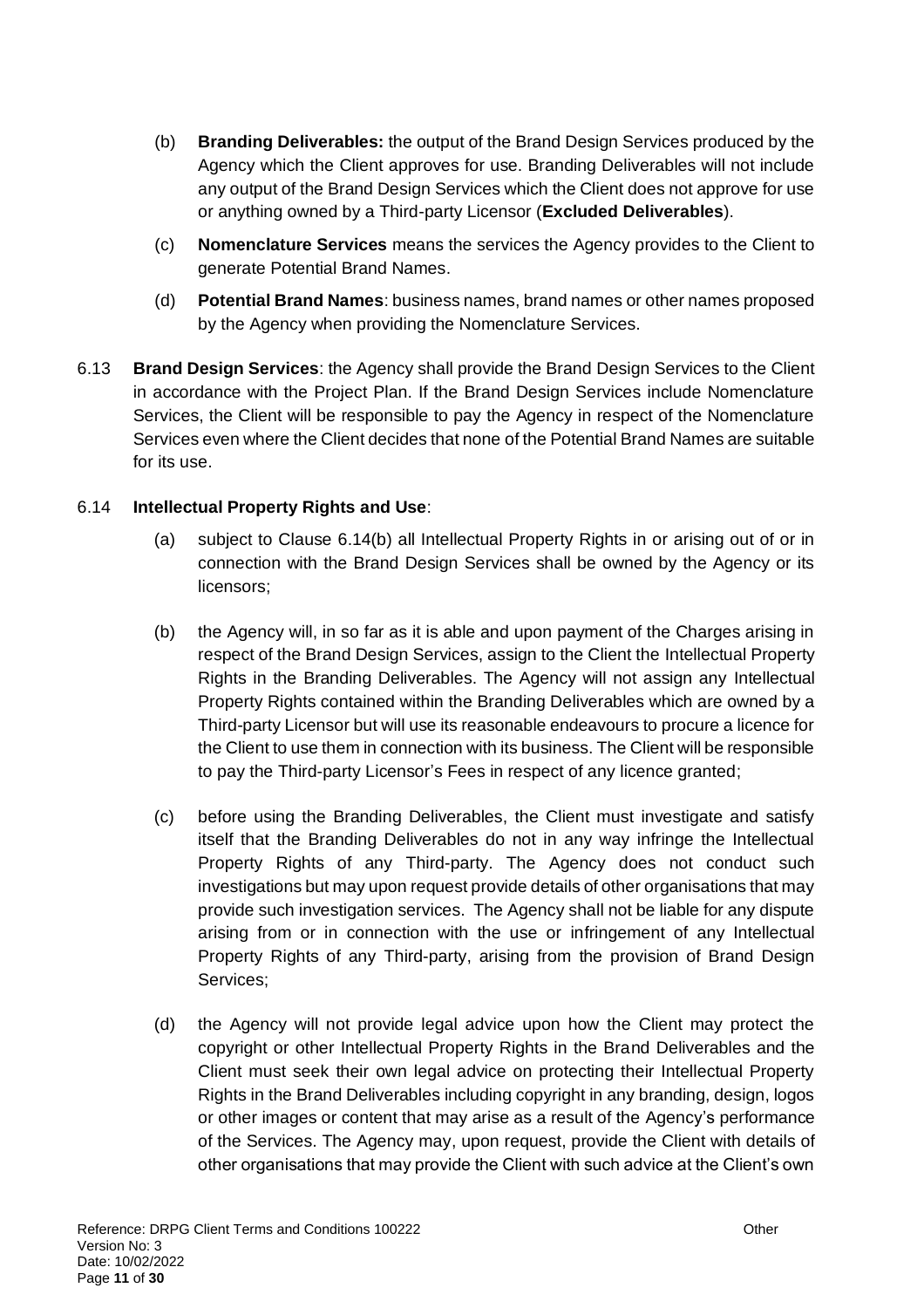cost, but the Agency shall not be liable in respect of any advice given by any such organisation.

### <span id="page-11-0"></span>**7. Live Events**

- 7.1 This Clause [7](#page-11-0) contains specific clauses that relate solely to the provision of Live Events by the Agency. In the event of conflict between the provisions contained within this Clause [7](#page-11-0) and the Conditions, these provisions shall take precedence.
- 7.2 The Project Plan may include, among other matters:
	- (a) Milestones;
	- (b) Project Delivery Date;
	- (c) Production Schedule;
	- (d) project-specific information;
	- (e) production requirements;
	- (f) logistics;
	- (g) drawings;
	- (h) a health and safety risk assessment;
	- (i) a sustainability assessment; and
	- (j) a crisis management assessment.
- 7.3 The Client shall:
	- (a) ensure that its employees, agents, consultants, subcontractors and representatives shall comply with the terms and conditions of any third parties subcontracted by the Agency**,** including any venue, presenters, actors or entertainers;
	- (b) comply and inform the Agency of all health and safety rules and regulations and any other reasonable security requirements that apply at any of its premises or the Venue;
	- (c) be responsible for any equipment issued to it on a day-hire basis while it is in its possession and it shall insure any such equipment against the risks of theft, fire, accidental damage, personal injury and public liability to such levels as required by the Agency;
	- (d) ensure that the Venue is suitable for the provision of the Services in all respects and conforms to all regulatory and other legal requirements;
	- (e) ensure that its project manager or another duly authorised representative is available throughout the duration of any Event, is readily accessible to us and is authorised to receive and provide instructions and information and make decisions on the Client's behalf in relation to that Event;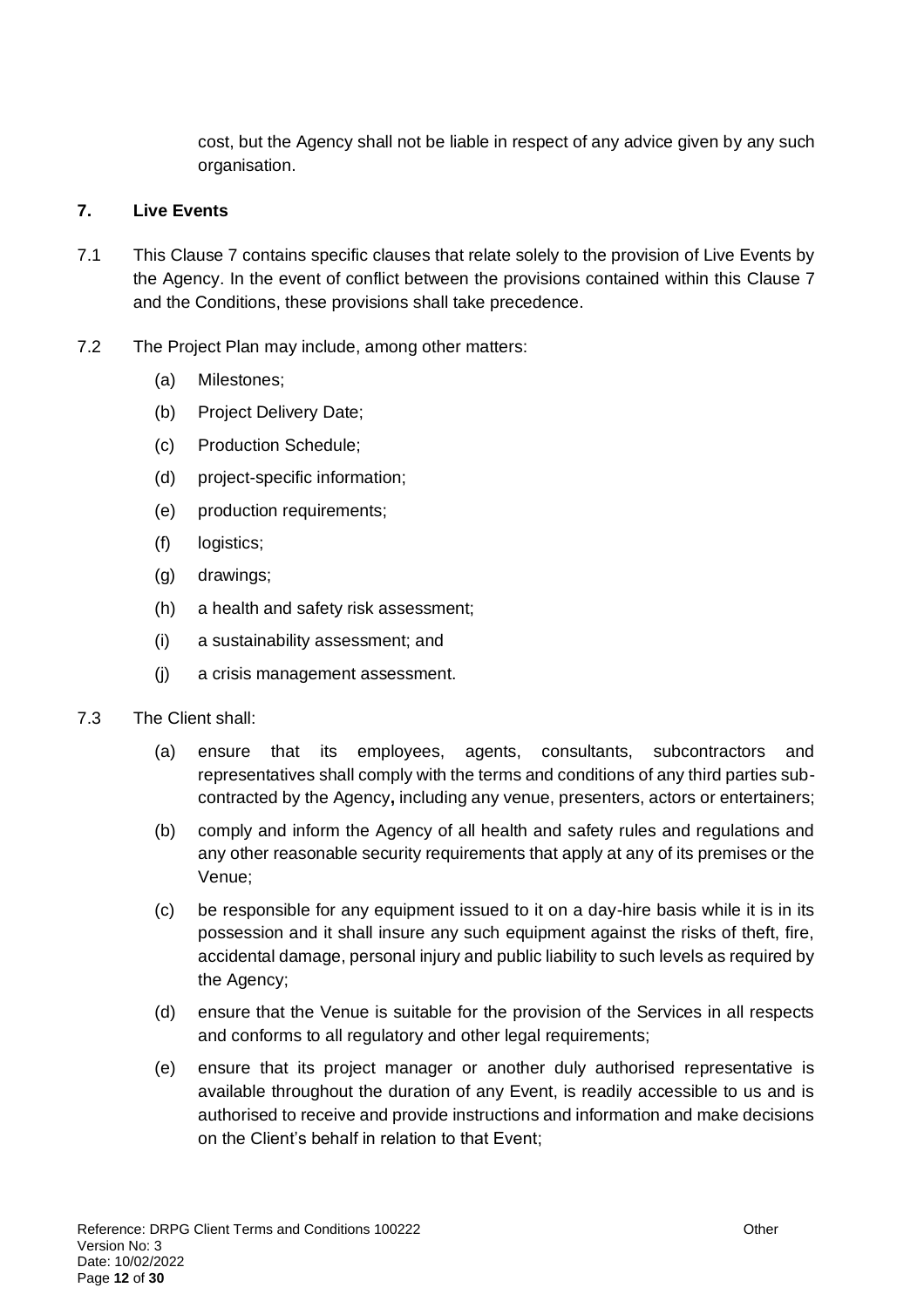- (f) ensure that where the Agency's personnel are required to be accommodated overnight and the Client is providing accommodation to that personnel, that accommodation shall be located either within the Venue or no more than a fiveminute walk away from it; and
- (g) provide and continue to provide the Agency with all necessary, up to date and complete information about participants attending an Event and in particular shall inform the Agency if, to the best of the Client's knowledge, any participant or participants are disabled, incapacitated or have limited mobility or have any special dietary or medical needs or requires special assistance for any reason.
- <span id="page-12-0"></span>7.4 Where the Client engages the Agency to source a Venue on its behalf, the Client:
	- (a) acknowledges that all information given to it by the Agency has been supplied by the Venue itself and that it does not rely upon any representation made by the Agency as to the suitability of the Venue to meet the Client's requirements;
	- (b) will comply in all respects with the Venue's own terms and conditions and will indemnify the Agency against all liabilities, costs, expenses, damage and losses (including but not limited to any direct, indirect or consequential losses, loss of profit, loss of reputation and all interest penalties and legal costs suffered or incurred by the Agency) arising from the Client's failure to comply in all respects with the Venue's terms and conditions;
	- (c) (having engaged the Agency to source a Venue) shall not enter into a contract directly with the Venue without the Agency's prior written consent. If the Client acts in breach of this Clause [7.4](#page-12-0)[\(c\),](#page-12-1) the Client shall pay the Agency's Charges which shall be calculated as the greater of either 10% of the hire charge made by of the Venue or £2,000, plus VAT at the applicable rate.
- <span id="page-12-1"></span>7.5 Access times to the Venue must be specified and agreed in the Project Plan and if these are changed through no fault of the Agency, then the Client shall be liable for any additional costs and expenses incurred by the Agency's, its staff and its subcontractors staff as well as the staff of any relevant Third-party Supplier affected by such change. The Agency shall not be liable for the late starting of an Event and any loss arising where the late starting arises as a result of the changes made to the agreed access times.
- 7.6 The Client shall not require the Agency's personnel or any Third-party Supplier's personnel to work for more than 12 consecutive hours without adequate rest breaks. In addition, the Agency's personnel or any Third-party Supplier's personnel shall be entitled to a minimum of 12 hours rest in each 24-hour period. These periods cannot be exceeded without the Agency's prior written consent which, if given, will entitle the Agency to increase its Charges to reflect the additional costs arising.
- 7.7 To ensure safety procedures are adhered to, the Client shall be liable for any additional Charges incurred by the Agency to provide personnel required to deliver the Event in situations where the Event requires a night or early hour build up, followed by a show. Such Charges shall be agreed in writing in advance.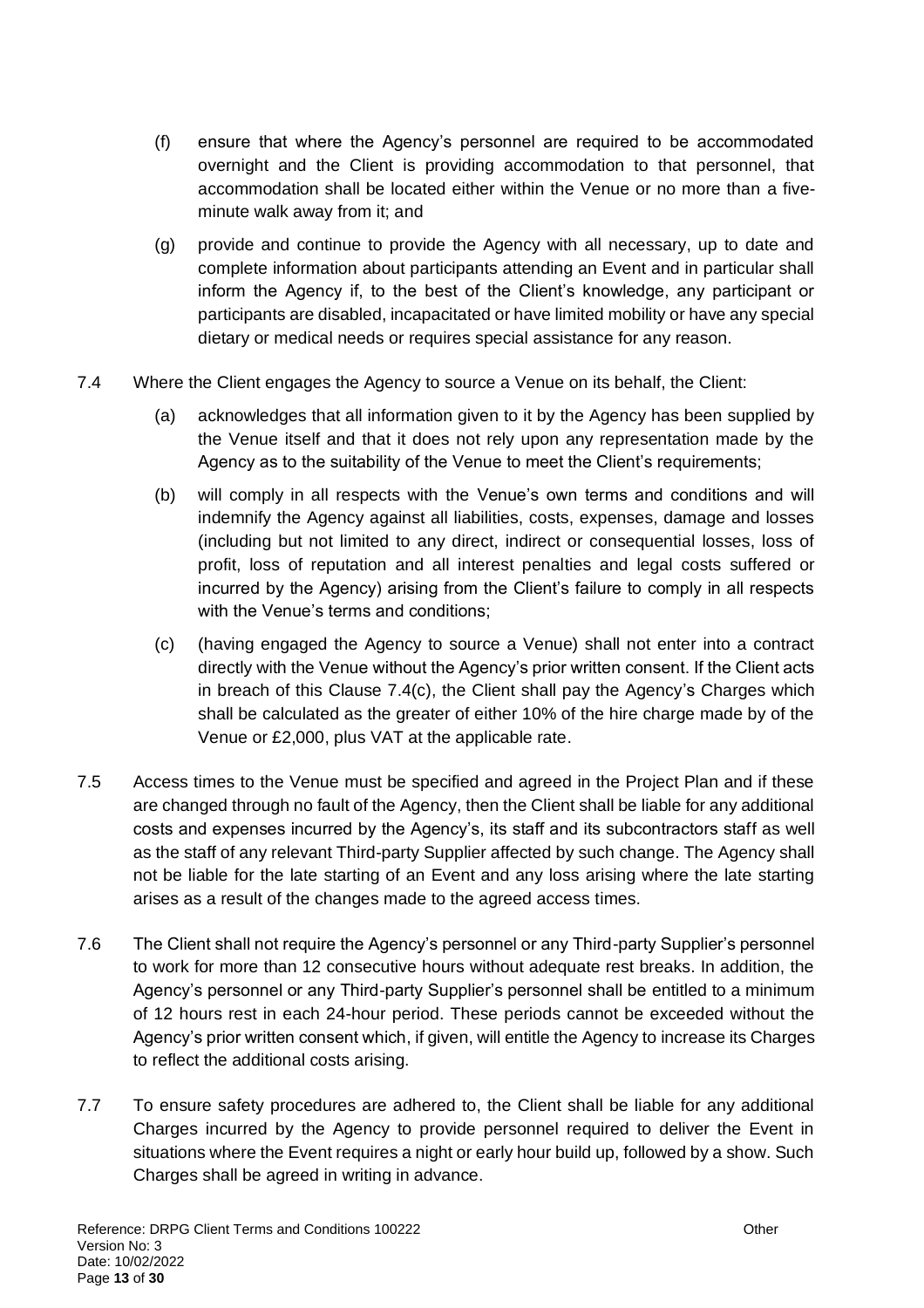- 7.8 The Agency shall not be liable for any costs, charges or losses sustained or incurred by the Client directly or indirectly from radio frequency interference of such items of equipment as radio microphones, computers, sound systems, projection units etc., caused by a substandard electrical supply or radio frequency equipment.
- 7.9 The Agency shall not be liable for any services or utilities outage or failure outside of its control or the control of the Venue.

### <span id="page-13-0"></span>**8. Media Services**

- 8.1 Clause [8](#page-13-0) contains specific clauses that relate solely to the provision of Media Services by the Agency. In the event of conflict between the provisions contained within this Clause [8](#page-13-0) and the Conditions, these provisions shall take precedence.
- 8.2 The following definitions shall be added to the Agreement:
	- (a) **App**: the application software to be developed as is further described in the Project Plan;
	- (b) **Cloud Hosting**: services provided by a cloud computing provider or facility to host data, services and/or solutions necessary to enable the Agency to provide certain of the Services to the Client;
	- (c) **GUI**: the graphical user interface of any Software, App or Website consisting of any textual, graphical and design elements, including the positions of such elements on a Website but excluding the functionality of any such Website and the software underlying such textual, graphical, and design elements;
	- (d) **Open-Source Software**: any Software which is developed, tested, or improved through public collaboration and distributed with the idea that it must be shared with others, ensuring an open future collaboration;
	- (e) **Software**: the software to be developed as described in the Project Plan together with the GUI which shall be incorporated into the Deliverables:
	- (f) Specification: the functional specification for the Software, App and/ or Website (as applicable) as shall be agreed between the parties in writing;
	- (g) **Video**: the provision of video, film, graphical or animation production services by the Agency;
	- (h) **Website**: the website to be developed (including any GUI) as described in the Project Plan.
- 8.3 It is acknowledged that Agency may use Open-Source Software as part of the Deliverables.
- 8.4 The Client's use of Open-Source Software shall be governed by the terms of the applicable Open-Source licence(s). The Client warrants and undertakes that it will comply with the terms of the applicable Open-Source licence(s) as such terms apply to Client's use of the applicable Open-Source Software.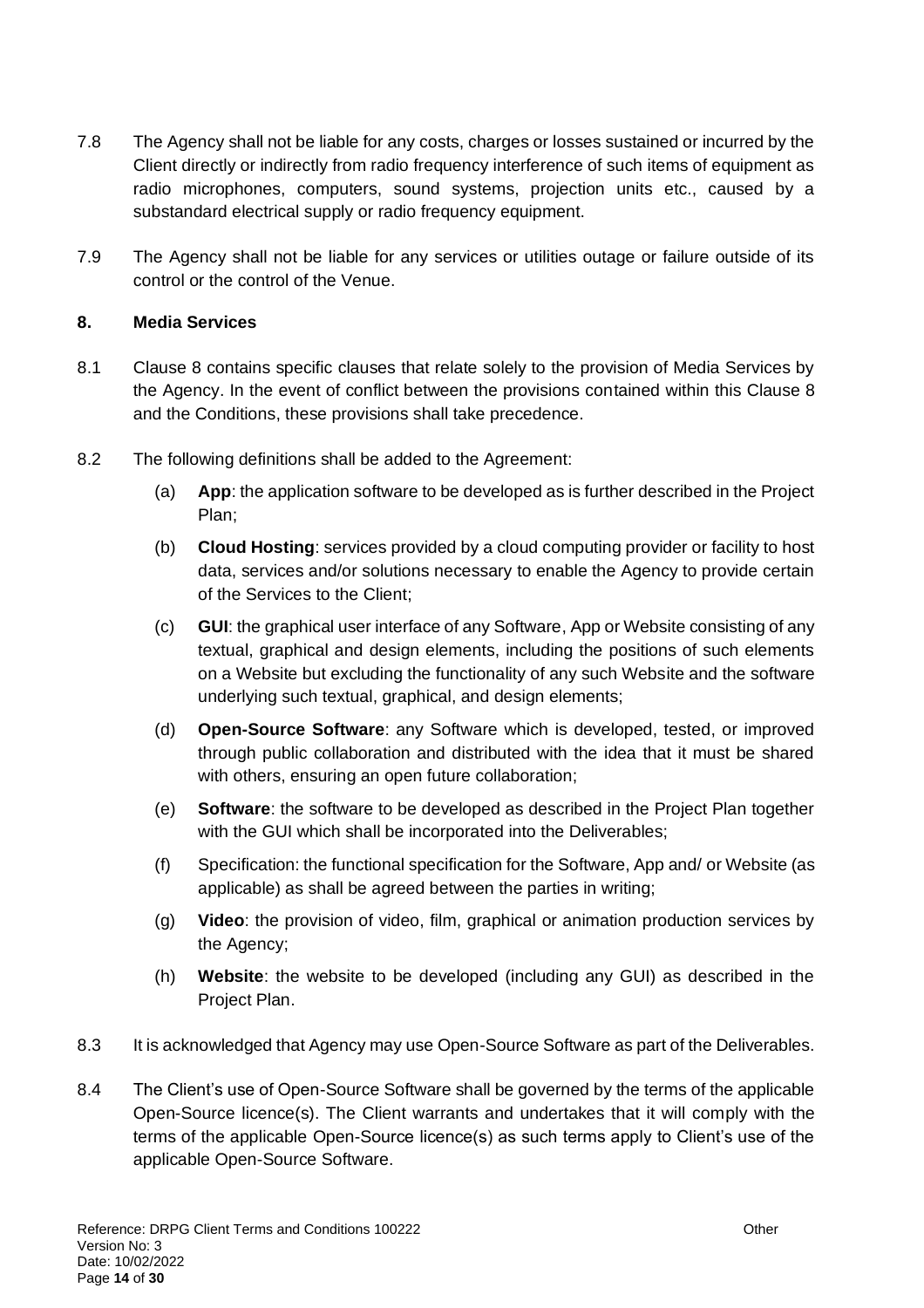- 8.5 The Agency shall, in collaboration with Client, commence the preparation of the Specification for the Software, Website or App as appropriate and Agency shall submit the completed Specification to the Client for approval (which shall not be unreasonably withheld or delayed).
- 8.6 Upon approval of the Specification by the Client, the Agency shall then develop the Software and/ or Website and/ or App based upon the Specification.
- 8.7 When developing an App, the Agency shall use reasonable endeavours to ensure that the App complies with any relevant platform operating system terms and conditions and to obtain the relevant permissions from the platform operators in order that the App may be published and used on such platform operating system.
- <span id="page-14-1"></span><span id="page-14-0"></span>8.8 Approval by the Client of Deliverables consisting of Software or a Website or Apps shall occur in accordance with this Clause [8.8:](#page-14-0)
	- (a) promptly, and in any event within 14 Business Days of completion of stages of Deliverables for each part of the Software and/ or Website and/ or App or such other period as agreed by the parties, the Client shall accept or reject such Software and/ or Website and/ or Apps by issuing the Agency a notice to that effect ("**Acceptance/ Rejection Notice**") which shall contain full details of the material deviation from the Specification. The Client shall only be entitled to issue a Rejection Notice upon the basis that (and by detailing the manner in which) each part of the Software and/ or Website and/ or App exhibits a fault which materially affects the functionality of the Software and/ or Website and/ or App to the extent that a user's ability to use the Software and/ or Website and/ or App is materially impaired.
	- (b) **the** Client acknowledges that acceptance of each part of the Software and/ or any Website and/ or App shall be deemed to occur on the earliest of the following events:
		- (i) receipt by the Agency of an Acceptance Notice; or
		- (ii) if the Client puts the Software or Website or App to any live operational use, other than for the purposes of testing;
	- (c) if the Client shall serve a valid Rejection Notice in accordance with Clause [8.8](#page-14-0)[\(a\)](#page-14-1) the Agency shall correct and/ or replace the defective Deliverables within the timeframe agreed by the parties in writing so that they perform in accordance with the relevant Specifications in all material respects and re-deliver the same to the Client.
- 8.9 For the avoidance of doubt the Client shall not be entitled to reject Software or a Website or App Deliverables by reason of any failure to provide any facility or function not specified in a Specification or on account of deviations from the Specifications which do not materially affect a user's ability to use the Software or Website or App ("**Minor Discrepancies**"). The Client and Agency shall co-operate with one another to try to rectify such Minor Discrepancies.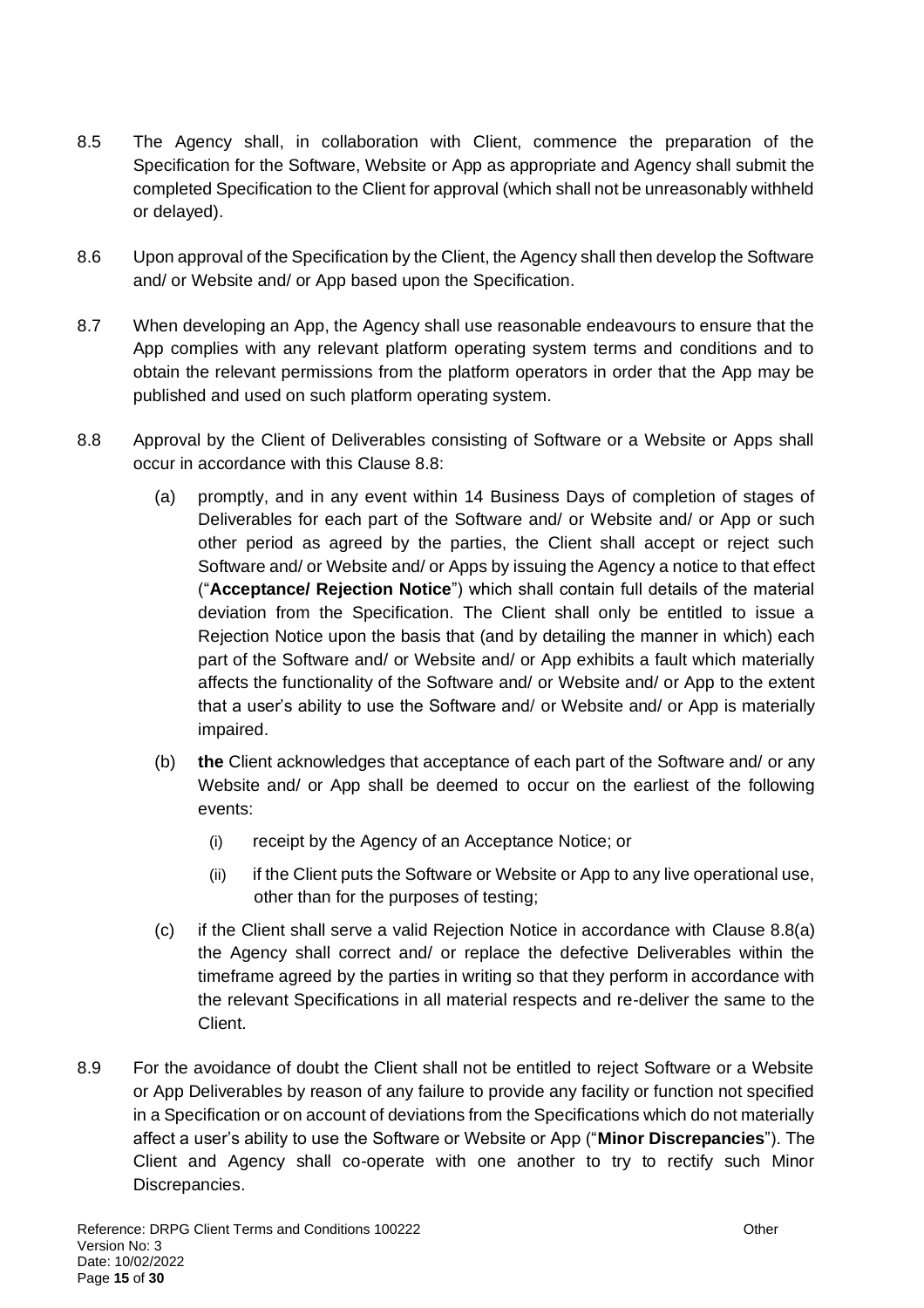- 8.10 The Agency warrants that on the date of delivery to Client, to the extent that the Deliverables comprise Software, Website or Apps such Deliverables will comply in all material respects with their Specifications and/ or this Agreement.
- 8.11 Where certain of the Services require Cloud Hosting, the Client acknowledges that the Charges are calculated on the basis of usage. Usage is determined by a number of factors which may include: number of users, duration of use, levels of integration, data storage requirements and volume of downloads. Any estimate given or Charges raised by the Agency in respect of Cloud Hosting is based upon the information given to the Agency by the Client in respect of its processing requirements. If, as a result of surges in estimated use (number of users etc.), the Agency incurs additional charges from the Cloud Hosting Third-party Supplier, the Agency shall be entitled to raise a further invoice in respect of these additional charges.
- 8.12 Where Video Services are provided by the Agency, it will provide all pre-production, production and post-production Services necessary to deliver the Deliverables set out in the Project Plan to include as necessary:
	- (a) provision of technical knowledge and expertise;
	- (b) scriptwriting;
	- (c) production of incidental music;
	- (d) engagement of personnel and facilities necessary to perform the Video Services;
	- (e) the supply, provision and application of all above and below the line pre-production and production materials, services, equipment, and all other elements and personnel necessary to provide the Deliverables;
	- (f) wardrobe, props, special effects; and
	- (g) casting.
- 8.13 The Video Services shall be produced in accordance with the Client's own promotional and marketing materials and from written communications, discussions between the Client and the Agency.
- 8.14 All content decisions shall be made by the Client in accordance with the Project Plan, any supplied by the Client prior to the commencement of the Video Services and information and instructions provided by the Client during production. Failure to provide the Agency with clear instruction and information in a timely manner when requested may mean that the Agency will have to make assumptions to enable the Services to be delivered on time. In that event, the Client will not have the right to reject to the Deliverables solely on the basis of the assumption made by the Agency.
- 8.15 The Agency will use its reasonable endeavours to include all features and matters contained within the Project Plan in the Deliverables, save where this is not practicable in the reasonable opinion of the Agency. The Client will not be entitled to reject the Deliverables in that event.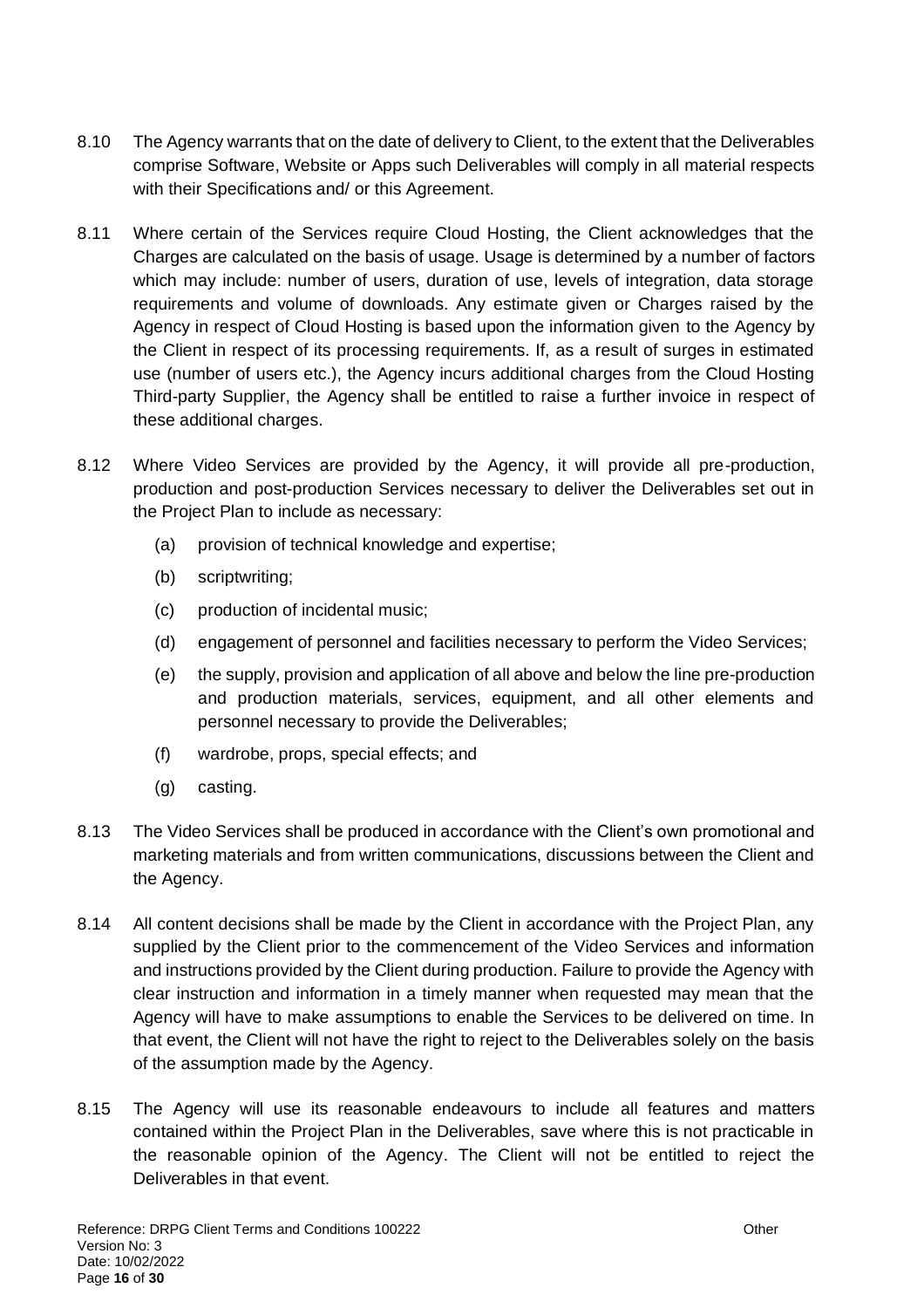- 8.16 The Client acknowledges that all final artistic and creative content shall be determined by the Agency in consultation with the Client.
- 8.17 Where the Agency prepares a script as part of the Deliverables, it shall produce a draft which shall be subject to one review by the Client prior to sign off in advance of recording it. Additional changes or reviews may incur the Client in additional Charges. All requests for changes or amendments to the script shall be made in writing. The failure by the Client to approve a script in a timely fashion in accordance with the production schedule may result in a non-approved script being included in the final edit. The Client shall have no right to reject the Deliverables in that event.
- 8.18 Upon completion of the Deliverables, a draft copy will be provided to the Client for one review and approval. All requests for changes to the Deliverables shall be made in writing. Further changes will be liable to additional Charges. Failure to approve the Deliverables within the timescales set out in the Project Plan will result its deemed acceptance by the Client.
- 8.19 The Agency reserves the right to Charge the Client to store the footage.
- 8.20 The Agency reserves the right to cancel the Video Services where they are delayed for a period beyond 30 days.

## **9. Non-solicitation and Employment**

- <span id="page-16-2"></span>9.1 The Client shall not, without the prior written consent of the Agency, at any time from the date on which the Services commence until the expiry of 12 months after the Project Delivery Date, solicit or entice away from the Agency or employ or attempt to employ any person who is, or has been, engaged as an employee, consultant or subcontractor of the Agency in the provision of such Services.
- 9.2 Any consent given by the Agency in accordance with [clause 9.1](#page-16-2) shall be subject to the Client paying to the Agency a sum equivalent to 25% of the then current annual remuneration of the Agency's employee, consultant or subcontractor or, if higher, 25% of the annual remuneration to be paid by the Client to that employee, consultant or subcontractor.

### <span id="page-16-1"></span>**10. Changes to the Project Acceptance Form or Project Plan**

- <span id="page-16-0"></span>10.1 Either party may propose changes to the Project Acceptance Form or a Project Plan by serving a Project Change Notice on the other party. No proposed changes shall come into effect until these changes have been agreed by both parties in writing.
- 10.2 Any Project Change Notice given by a party in accordance with Clause [10.1](#page-16-0) shall set out the proposed changes and the effect that those changes will have on:
	- (a) the Services;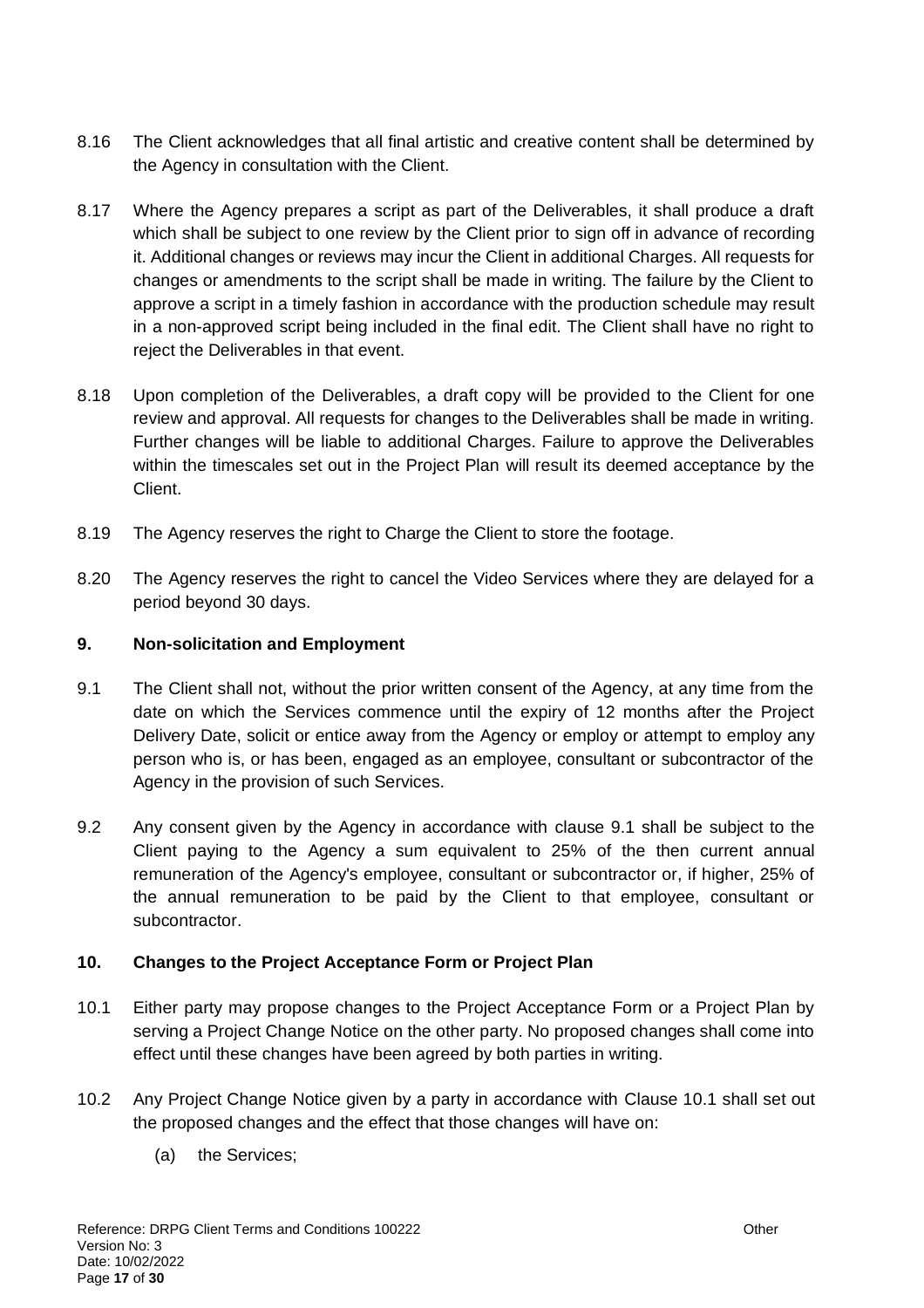- (b) the Charges; and
- (c) the Deliverables.
- 10.3 If the other party agrees to the Project Change Notice, they shall confirm this in writing whereupon the Project Acceptance Form or Project Plan (as the case shall be) shall be updated to reflect the agreed changes. If a Project Change Notice is not agreed, either party may require the disagreement to be dealt with in accordance with the dispute resolution procedure in [clause 30](#page-28-0) (Multi-tiered dispute resolution procedure).
- 10.4 Where, as a result of any agreed changes to a Project Acceptance Form or Project Plan, the Agency incurs any Wasted Costs, the Client shall pay these immediately upon demand.

### <span id="page-17-0"></span>**11. Charges and Payment**

- 11.1 In consideration of the provision of the Services and the delivery of the Deliverables by the Agency, the Client shall pay the Charges.
- 11.2 Where the Charges are calculated on a time and materials basis the Agency's Standard Charges for each individual person shall be calculated on the basis of an eight-hour day, worked during Business Hours save in the case of Live Events undertaken on-site where the Charges are calculated on the basis of a ten-hour day. Additional working hours shall be charged at an additional 10% of the agreed daily rate for each individual working those additional hours.
- 11.3 Where the Charges are calculated on a fixed price basis, the amount of those charges shall be as set out in the Project Acceptance Form or Scope of Works as the case may be.
- <span id="page-17-1"></span>11.4 In relation to Third-party Fees:
	- (a) the Client shall reimburse the Agency for all Third-party Fees which have been incurred by the Agency when performing the Services;
	- (b) the Client shall be responsible for all and any fees it incurs from the appointment and/ or engagement of a Client's Own Supplier and shall indemnify the Agency against any fees or liability it incurs as a result of a Client's Own Supplier making a claim against the Agency in respect of its own fees arising from any services it may have provided;
	- (c) the Client acknowledges that the Third-party Fees are subject to alteration from time to time (e.g. changes made to any service or products being supplied, changes in the Third-party Supplier's charging structure etc.) and this is outside of the Agency's control. Any increase in the Third-party Fees will be passed onto the Client and payable in accordance with this Clause [11;](#page-17-0) and
	- (d) the Agency reserves the right to ask the Client either for a Deposit towards any Third-party Fees, or to pay for them in advance. Where the Client asks for such payments in advance to be invoiced, the Agency will not be obliged to order or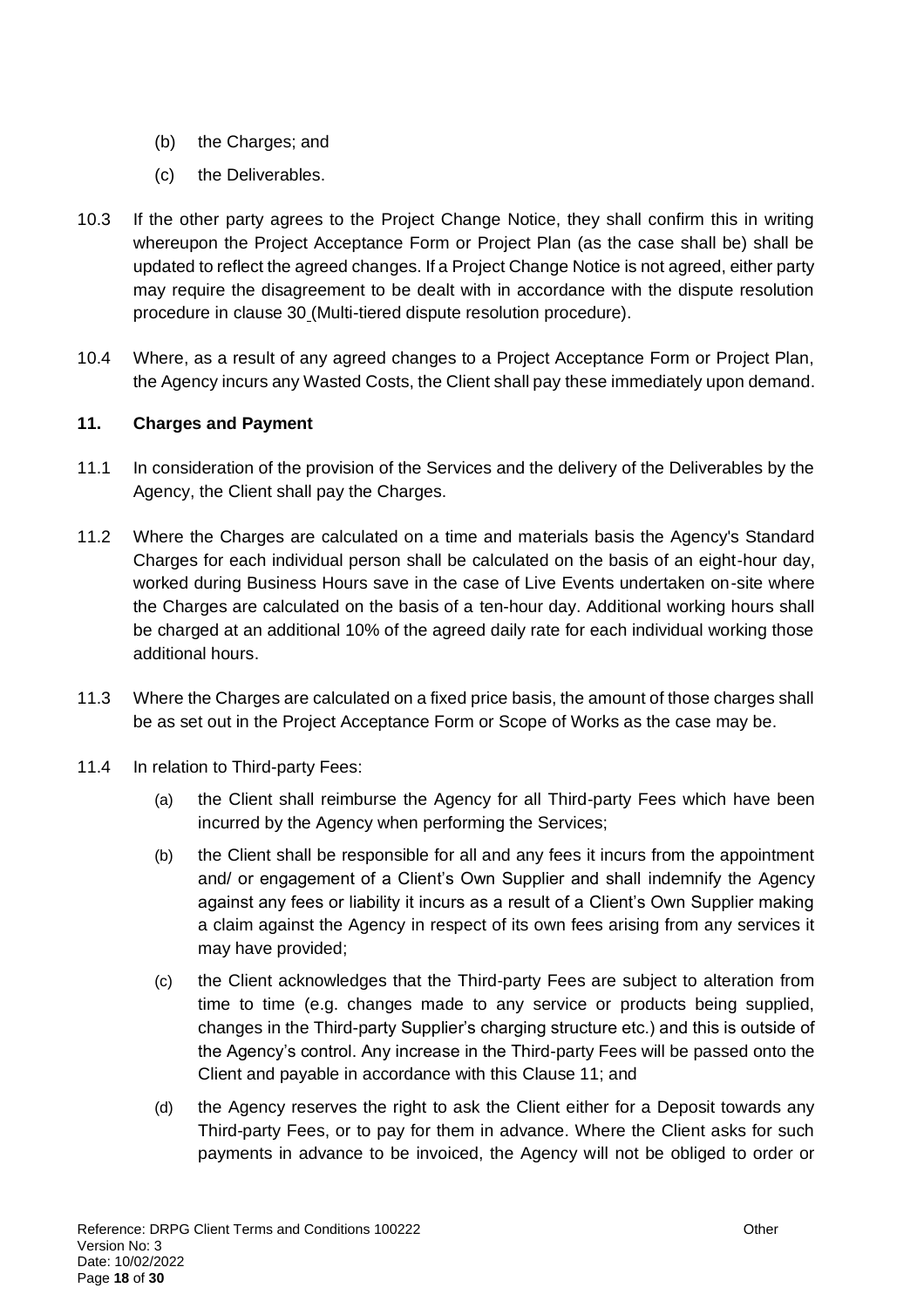engage the Third-party Supplier until the payment in advance has been paid to the Agency in full.

- 11.5 The Agency will invoice the Client for the cost of hotels, subsistence, travelling and any other ancillary expenses reasonably incurred by the individuals whom the Agency engages in connection with the Services in addition to the Charges but payable by the Client on the same terms.
- 11.6 The Agency may increase its Standard Charges and any Charges not calculated in accordance with the Standard Charges from time to time.
- 11.7 Any increase in the Standard Charges shall affect:
	- (a) the Charges in Project Acceptance Forms in force at the date the increase takes effect; and
	- (b) the calculation of the Charges for Project Acceptance Forms entered into after the date the increase takes effect.
- 11.8 Before the Agency provides any Services to the Client, the Client will be required to pay a Deposit towards the Charges. The amount of the Deposit and the date or stage when it shall be paid will be set out in the Project Plan or Project Acceptance Form.
- 11.9 The Agency shall invoice the Client for the Charges at the intervals specified, or on the achievement of the Milestones indicated, in the Project Plan or Project Acceptance Form. If no intervals are so specified, the Agency shall invoice the Client at the end of each month for Services performed during that month.
- 11.10 With the exception of any invoice raised in respect of the Deposit (which shall be payable immediately and in any event prior to the commencement of any Services) the Client shall pay each invoice submitted to it by the Agency within 30 days of the date of the invoice to a bank account nominated in writing by the Agency from time-to-time.
- 11.11 Without prejudice to any other right or remedy that it may have, if the Client fails to pay the Agency any sum due under this Agreement on the due date:
	- (a) the Client shall pay interest on the overdue sum from the due date until payment of the overdue sum, whether before or after judgment. Interest under this clause will accrue each day at 8% a year above the Bank of England's base rate from time to time, but at 8% a year for any period when that base rate is below 0%; and
	- (b) the Agency may suspend part or all of the Services until payment has been made in full.
- 11.12 All sums payable to the Agency under this Agreement:
	- (a) are exclusive of VAT, and the Client shall in addition pay an amount equal to any VAT chargeable on those sums on delivery of a VAT invoice; and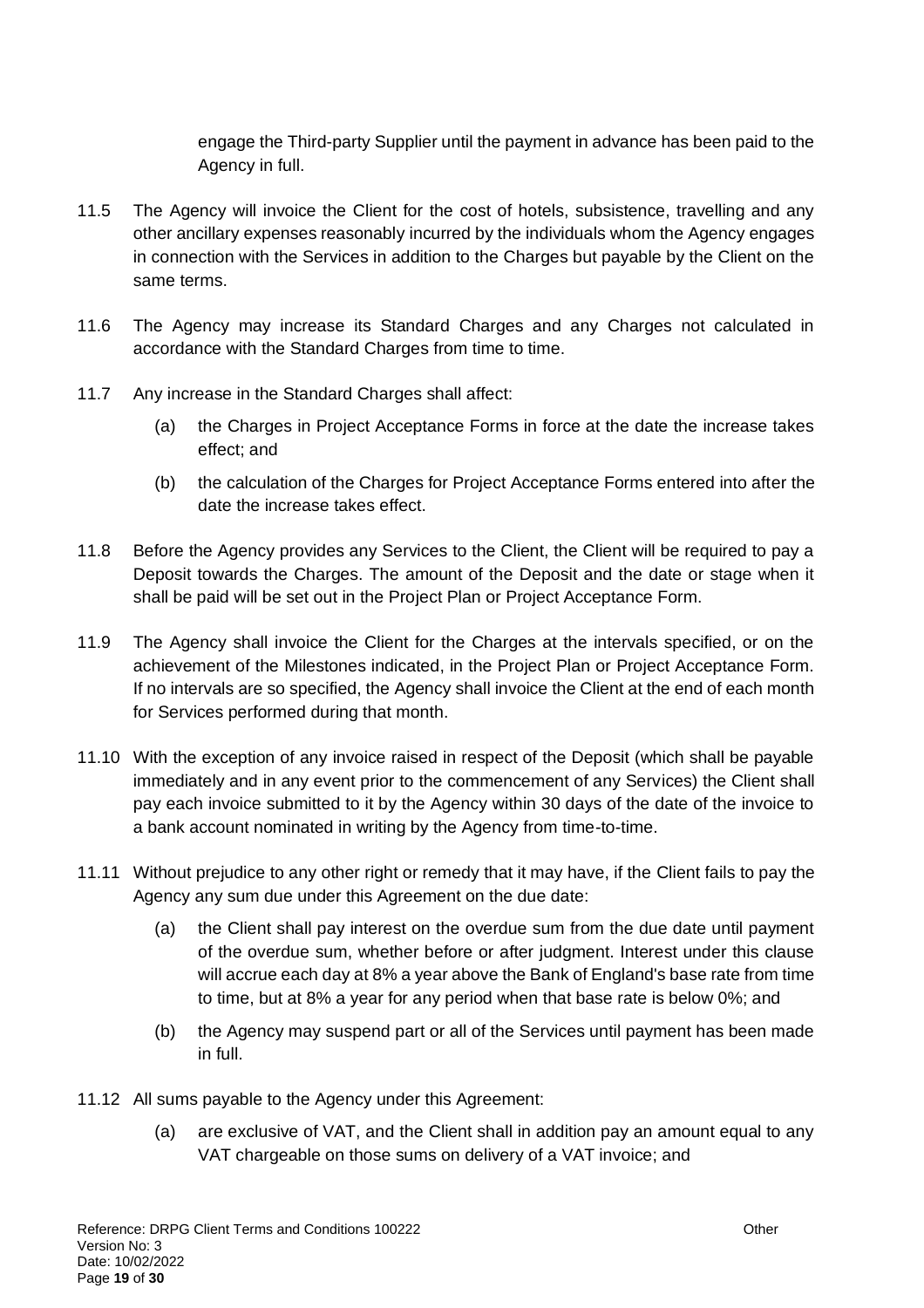- (b) shall be paid in full without any set-off, counterclaim, deduction or withholding (other than any deduction or withholding of tax as required by law).
- 11.13 The Client acknowledges that the Agency will schedule certain of its Services on a specific date to meet the requirements of the Production Schedule (**Scheduled Date**). The Agency will let the Client know the date when it requires the Client to provide it with its documents, information, items and materials (**Required Materials**) in accordance with Clause 5.1(e) (**Deadline Date**). Any delay in providing the Required Materials will mean that the Services cannot then be supplied by the Agency (or Third-party Supplier) on the Scheduled Date. If the Client fails to give the Agency less than 48 hours written notice prior to the Deadline Date that it cannot provide the Required Materials by the Deadline Date, the Scheduled Date will have to be cancelled and the Client will remain liable to pay 100% of the Charges for the Services that would otherwise have been performed on the Scheduled Date even where the Agency or the Third-party Supplier agrees to provide the same Services on a later date. If there is more than one Scheduled Date, the provision of this clause shall apply in respect of each Scheduled Date.

## **12. Intellectual Property Rights**

- 12.1 All Intellectual Property Rights in or arising out of or in connection with the Services to include the Deliverables (other than Intellectual Property Rights in the Client Materials) shall be owned by the Agency or its licensors.
- <span id="page-19-0"></span>12.2 So far as it is able to do so, the Agency grants to the Client or shall procure the direct grant to the Client of, a, non-exclusive and non-transferable, licence to use the Deliverables solely in the Client's business for the purposes set out in the Project Acceptance Form or Project Plan as the case may be.
- 12.3 From time to time, the Agency may need to procure a licence from a Third-party Licensor (e.g. a software provider) to able it to create, develop and supply the Deliverables to the Client. The Client shall be liable and remain liable for all licence fees payable to the Thirdparty Licensors at any time.
- 12.4 A Third-party Licensor may charge a Third-party Licence Fee in respect of that licence which may be payable on a one-off basis, a monthly or annual basis for the continuation of that licence. The basis and amount the Third-party Licensor may charge for a licence may change for any reason and this is outside of the Agency's control. The Client shall be liable and remain liable for all licence fees payable to the Third-party Licensor at any time, it shall also indemnify the Agency against any licence fees or additional costs the Agency may incur arising from the Client's use or continuing use of the licence.
- 12.5 The Client shall comply with the terms of any Third-party Licences and shall indemnify and hold the Agency harmless against any loss, claims, damage or expenses (including professional fees) that it may suffer or incur as a result of the Client's breach of the Thirdparty Licence terms. A breach by the Client of a Third-party Licence will be treated as a breach of this Agreement.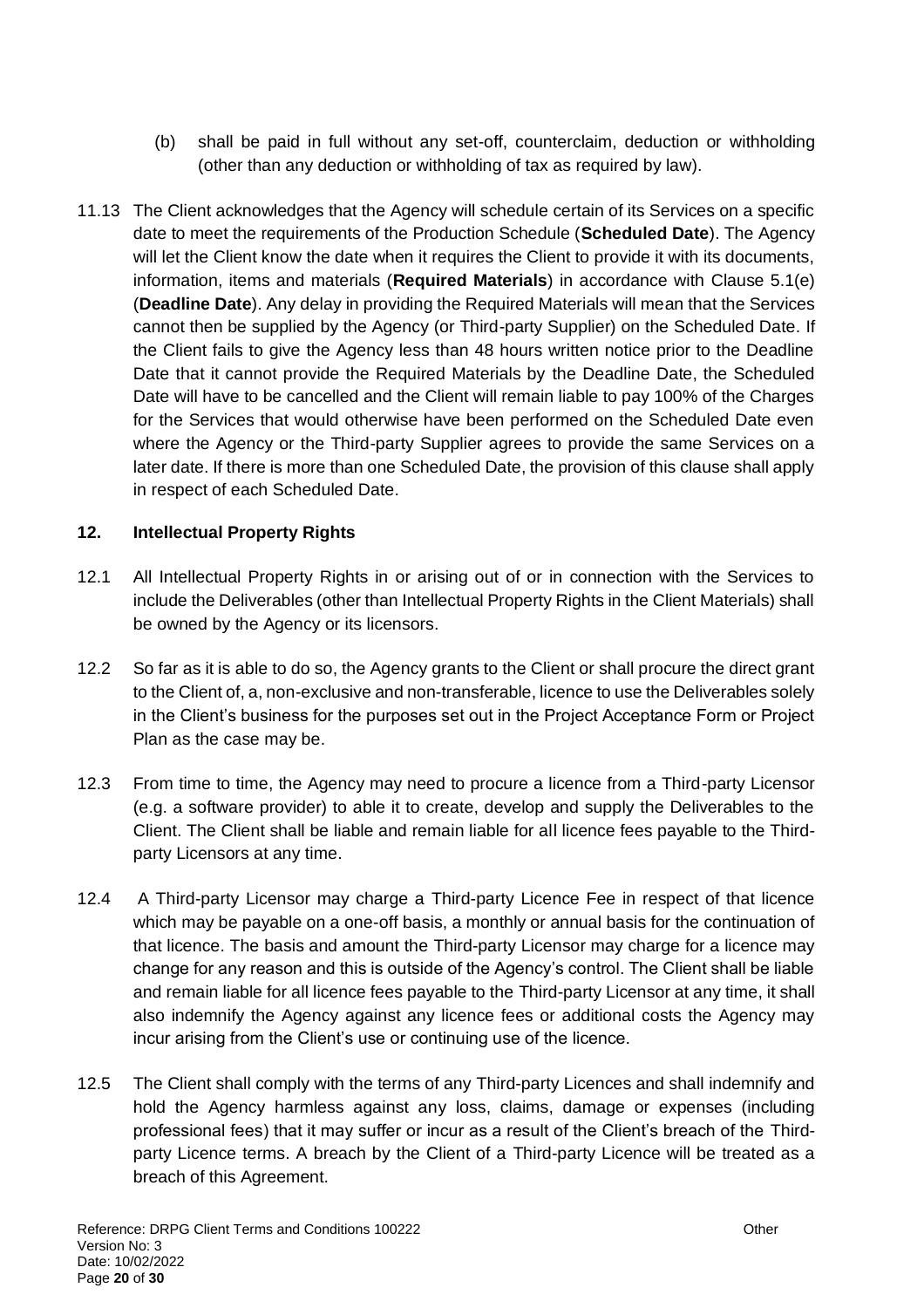- 12.6 The Client shall not sublicence, assign or otherwise transfer the rights granted in [clause](#page-19-0)  [12.2](#page-19-0)*.*
- 12.7 The Client grants the Agency a fully paid-up, non-exclusive, royalty-free, non-transferable licence to copy and modify the Client Materials to the Agency for the purpose of providing the Services and Deliverables to the Client.
- 12.8 The Client grants the Agency a fully paid-up, non-exclusive, royalty-free, licence to use the Trademarks in the creation of the Deliverables and performance of the Services.

### **13. Compliance with Laws and Policies**

In performing its obligations under this Agreement, both the Agency and the Client shall comply with the Applicable Laws.

## <span id="page-20-0"></span>**14. Data Protection**

- 14.1 Both parties will comply with all applicable requirements of the Data Protection Legislation. This [clause 14](#page-20-0) is in addition to, and does not relieve, remove or replace, a party's obligations or rights under the Data Protection Legislation.
- 14.2 The parties acknowledge that for the purposes of the Data Protection Legislation, the Client is the controller and the Agency is the processor.
- 14.3 Unless the parties agree otherwise in writing, the Agency will retain any personal data supplied by the Client for a period of three months after the Project Delivery Date. Where the personal data is deemed by the Agency to be particularly sensitive, the period shall be one week after the Project Delivery Date.
- 14.4 The Client consents to the Agency appointing its suppliers, agents, contractors or freelancers as Third-party processors of personal data under this Agreement. The Agency confirms that it has entered or (as the case may be) will enter with the Third-party processors into a written agreement to reflect the requirements of the Data Protection Legislation. As between the Client and the Agency, the Agency shall remain fully liable for all acts or omissions of any Third-party processor appointed by it pursuant to this [clause](#page-20-0)  [14.](#page-20-0)
- 14.5 Either party may, at any time on not less than 30 days' notice, revise this [clause 14](#page-20-0) by replacing it with any applicable controller to processor standard clauses or similar terms forming part of an applicable certification scheme (which shall apply when replaced by attachment to this Agreement).

### <span id="page-20-1"></span>**15. Confidentiality**

15.1 Each party undertakes that it shall not at any time during the term of this Agreement, and for a period of one year after termination or expiry of this Agreement, disclose to any person any confidential information concerning the business, affairs, clients or suppliers of the other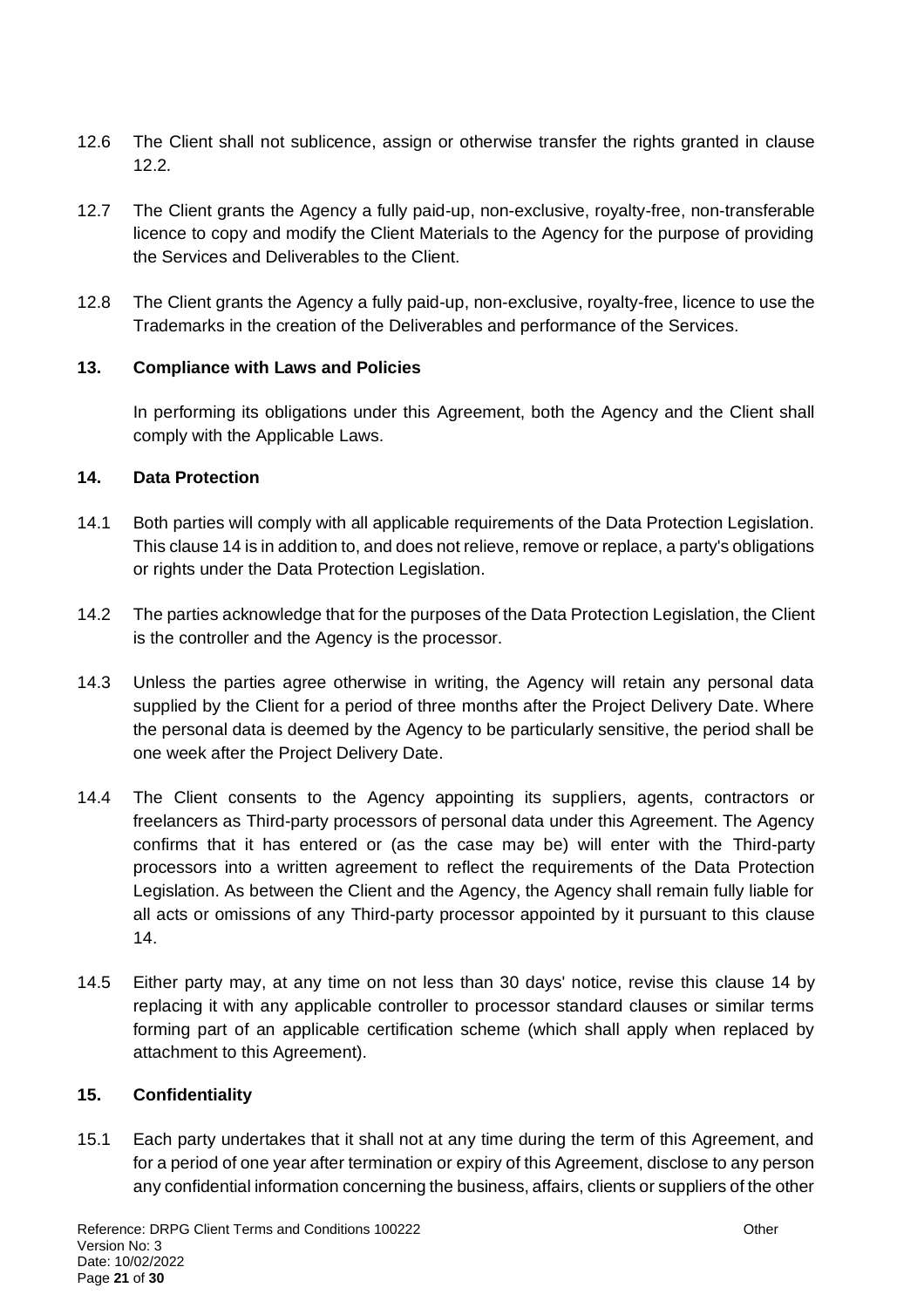party or of any member of the group of companies to which the other party belongs, except as permitted by Clause [15.2\(a\).](#page-21-1)

- <span id="page-21-1"></span>15.2 Each party may disclose the other party's confidential information:
	- (a) to its employees, officers, representatives, contractors, subcontractors or advisers who need to know such information for the purposes of exercising the party's rights or carrying out its obligations under or in connection with this Agreement. Each party shall ensure that its employees, officers, representatives, contractors, subcontractors or advisers to whom it discloses the other party's confidential information comply with this [clause 15;](#page-20-1) and
	- (b) as may be required by law, a court of competent jurisdiction or any governmental or regulatory authority.
- 15.3 No party shall use the other party's confidential information for any purpose other than to exercise its rights and perform its obligations under or in connection with this Agreement.

## <span id="page-21-0"></span>**16. Limitation of liability**

- 16.1 **Scope of this clause:** references to liability in this [clause 16](#page-21-0) (Limitation of liability) include every kind of liability arising under or in connection with this Agreement including but not limited to liability in contract, tort (including negligence), misrepresentation, restitution or otherwise.
- <span id="page-21-2"></span>16.2 **No limitations in respect of deliberate default:** neither party may benefit from the limitations and exclusions set out in this clause in respect of any liability arising from its deliberate default.
- <span id="page-21-4"></span>16.3 **No limitation of the Client's payment obligations:** nothing in this [clause 16](#page-21-0) shall limit the Client's payment obligations under this Agreement.
- <span id="page-21-3"></span>16.4 **Liabilities which cannot legally be limited:** nothing in this Agreement limits any liability which cannot legally be limited, including but not limited to liability for:
	- (a) death or personal injury caused by negligence;
	- (b) fraud or fraudulent misrepresentation; and
	- (c) breach of the terms implied by section 2 of the Supply of Goods and Services Act 1982 (title and quiet possession).
- 16.5 **Cap on the Agency's liability;** subject t[o clause 16.2](#page-21-2) (no limitations in respect of deliberate default) and [clause 16.4](#page-21-3) (liabilities which cannot legally be limited), the Agency's total liability to the Client in respect of all breaches of this Agreement shall not exceed the total charges paid by the Client to the Agency. Total charges mean all sums paid by the Client in respect of the Deliverables and Services supplied by the Agency in respect of the Project Plan or Scope of Works giving rise to the liability. The Agency's total liability includes liability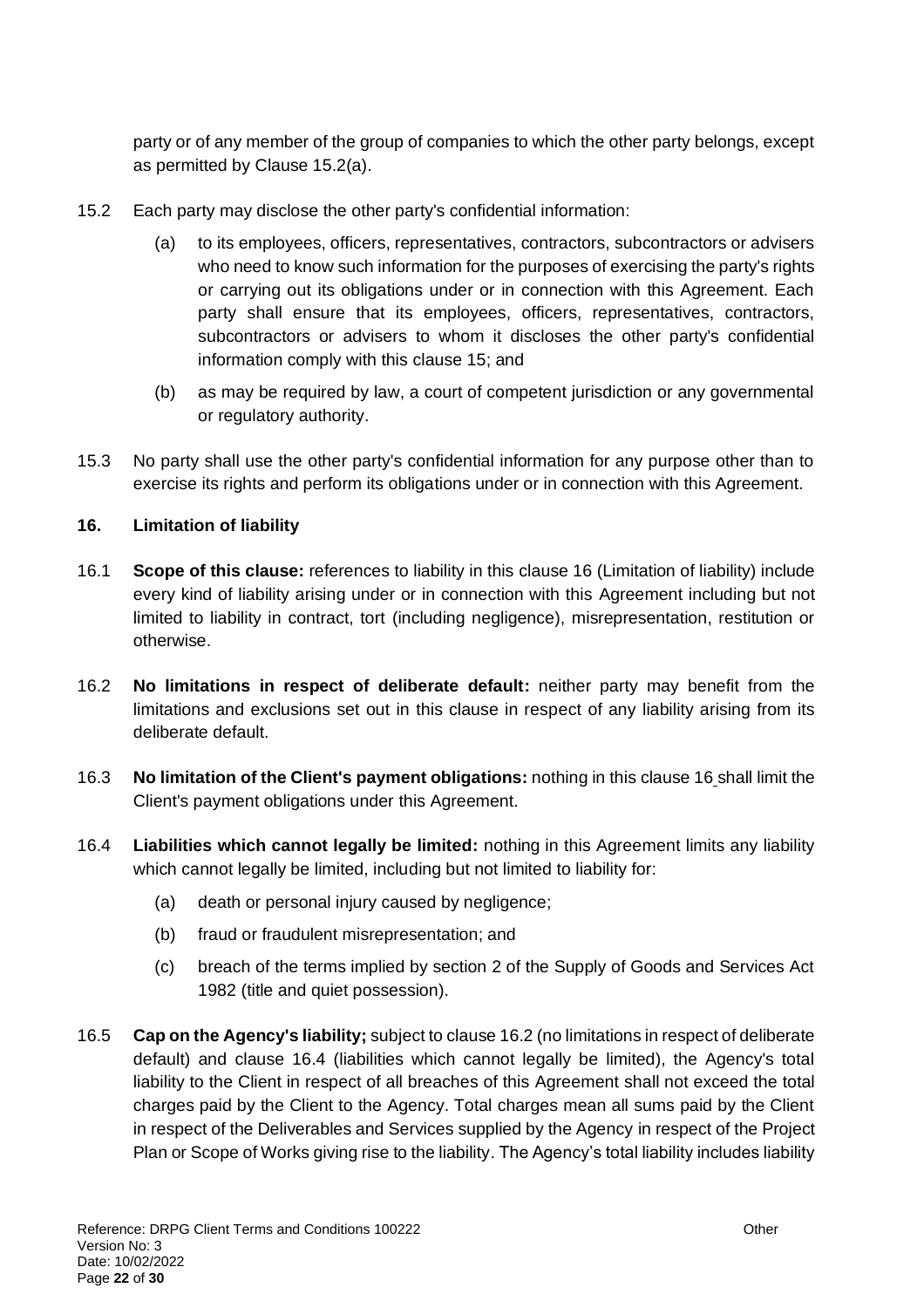in contract, tort (including negligence), breach of statutory duty, or otherwise, arising under or in connection with the Agreement.

- <span id="page-22-1"></span>16.6 **Specific heads of excluded loss:** subject to [clause 16.2](#page-21-2) (No limitations in respect of deliberate default), [clause 16.3](#page-21-4) (No limitation on the Client's payment obligations), and [clause 16.4](#page-21-3) (Liabilities which cannot legally be limited), this [clause 16.6](#page-22-1) specifies the types of losses that are excluded:
	- (a) loss of profits;
	- (b) loss of sales or business;
	- (c) loss of agreements or contracts;
	- (d) loss of anticipated savings;
	- (e) loss of use or corruption of software, data or information;
	- (f) loss of or damage to goodwill; and
	- (g) indirect or consequential loss.
- 16.7 **Exclusion of statutory implied terms:** the Agency has given commitments as to compliance of the Services with relevant specifications in [clause 4.1](#page-5-2) (Agency's responsibilities). In view of these commitments, the terms implied by sections 3, 4 and 5 of the Supply of Goods and Services Act 1982 are, to the fullest extent permitted by law, excluded from this Agreement.
- 16.8 **No liability for claims not notified within three months:** unless the Client notifies the Agency that it intends to make a claim in respect of an event within the notice period, the Agency shall have no liability for that event. The notice period for an event shall start on the day on which the Client became, or ought reasonably to have become, aware of the event having occurred and shall expire three months from that date. The notice must be in writing and must identify the event and the grounds for the claim in reasonable detail.

### <span id="page-22-0"></span>**17. Cancellation**

- 17.1 The Client may cancel this Agreement, any Project Plan or Scope of Works at any time by giving written notice to the Agency. Save where the parties have agreed otherwise, the Client's liability to the Agency shall be 100% of the Charges set out in the Project Acceptance Form which would have been payable to the Agency had the Client not served their notice to cancel. This will also include the payment of all Wasted Costs.
- 17.2 In the case Third-party Suppliers or Client's Own Suppliers, upon cancellation, the Client will remain liable for such of the Third-party Fees or Client's Own Supplier's fees as set out in their respective terms and conditions.
- 17.3 The Agency shall be under no obligation to the Client to mitigate its losses arising from a cancellation.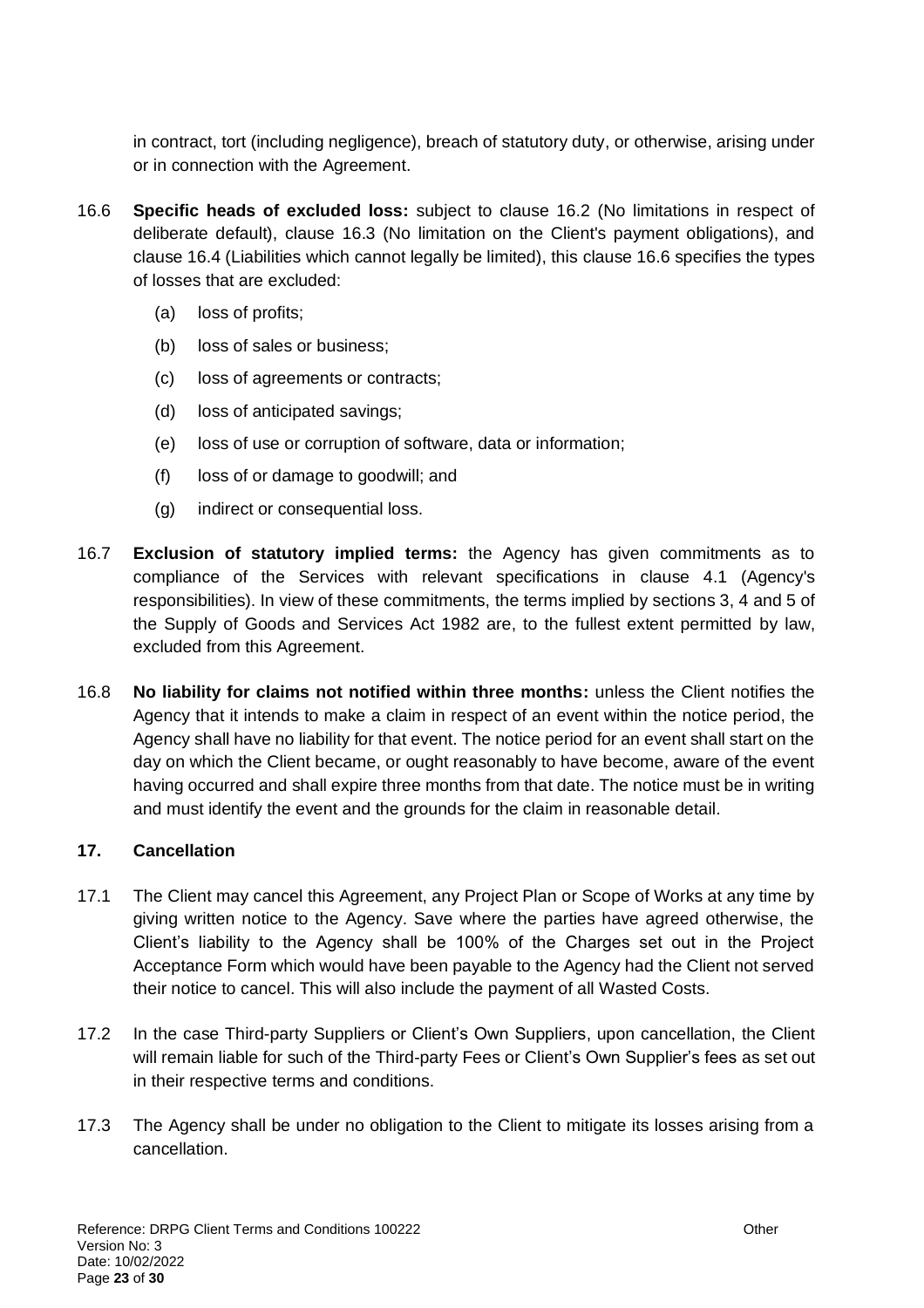## **18. Termination**

- <span id="page-23-0"></span>18.1 Without affecting any other right or remedy available to it, either party may terminate this Agreement with immediate effect by giving written notice to the other party if:
	- (a) the other party commits a material breach of any term of this Agreement and (if such breach is remediable) fails to remedy that breach within a period of 30 days after being notified in writing to do so;
	- (b) the other party repeatedly breaches any of the terms of this Agreement in such a manner as to reasonably justify the opinion that its conduct is inconsistent with it having the intention or ability to give effect to the terms of this Agreement;
	- (c) the other party suspends, or threatens to suspend, payment of its debts or is unable to pay its debts as they fall due or admits inability to pay its debts or (being a company or limited liability partnership) is deemed unable to pay its debts within the meaning of section 123 of the Insolvency Act 1986 (**IA 1986**) as if the words "it is proved to the satisfaction of the court" did not appear in sections 123(1)(e) or 123(2) of the IA 1986;
	- (d) the other party commences negotiations with all or any class of its creditors with a view to rescheduling any of its debts, or makes a proposal for or enters into any compromise or arrangement with any of its creditors other than (being a company) for the sole purpose of a scheme for a solvent amalgamation of that other party with one or more other companies or the solvent reconstruction of that other party;
	- (e) the other party applies to court for, or obtains, a moratorium under Part A1 of the IA 1986;
	- (f) a petition is filed, a notice is given, a resolution is passed, or an order is made, for or in connection with the winding up of the other party (being a company, limited liability partnership or partnership) other than for the sole purpose of a scheme for a solvent amalgamation of that other party with one or more other companies or the solvent reconstruction of that other party;
	- (g) an application is made to court, or an order is made, for the appointment of an administrator, or a notice of intention to appoint an administrator is given or an administrator is appointed, over the other party (being a company, partnership or limited liability partnership);
	- (h) the holder of a qualifying floating charge over the assets of that other party (being a company or limited liability partnership) has become entitled to appoint or has appointed an administrative receiver;
	- (i) a person becomes entitled to appoint a receiver over all or any of the assets of the other party or a receiver is appointed over all or any of the assets of the other party;
	- (j) a creditor or encumbrancer of the other party attaches or takes possession of, or a distress, execution, sequestration or other such process is levied or enforced on or sued against, the whole or any part of the other party's assets and such attachment or process is not discharged within 14 days;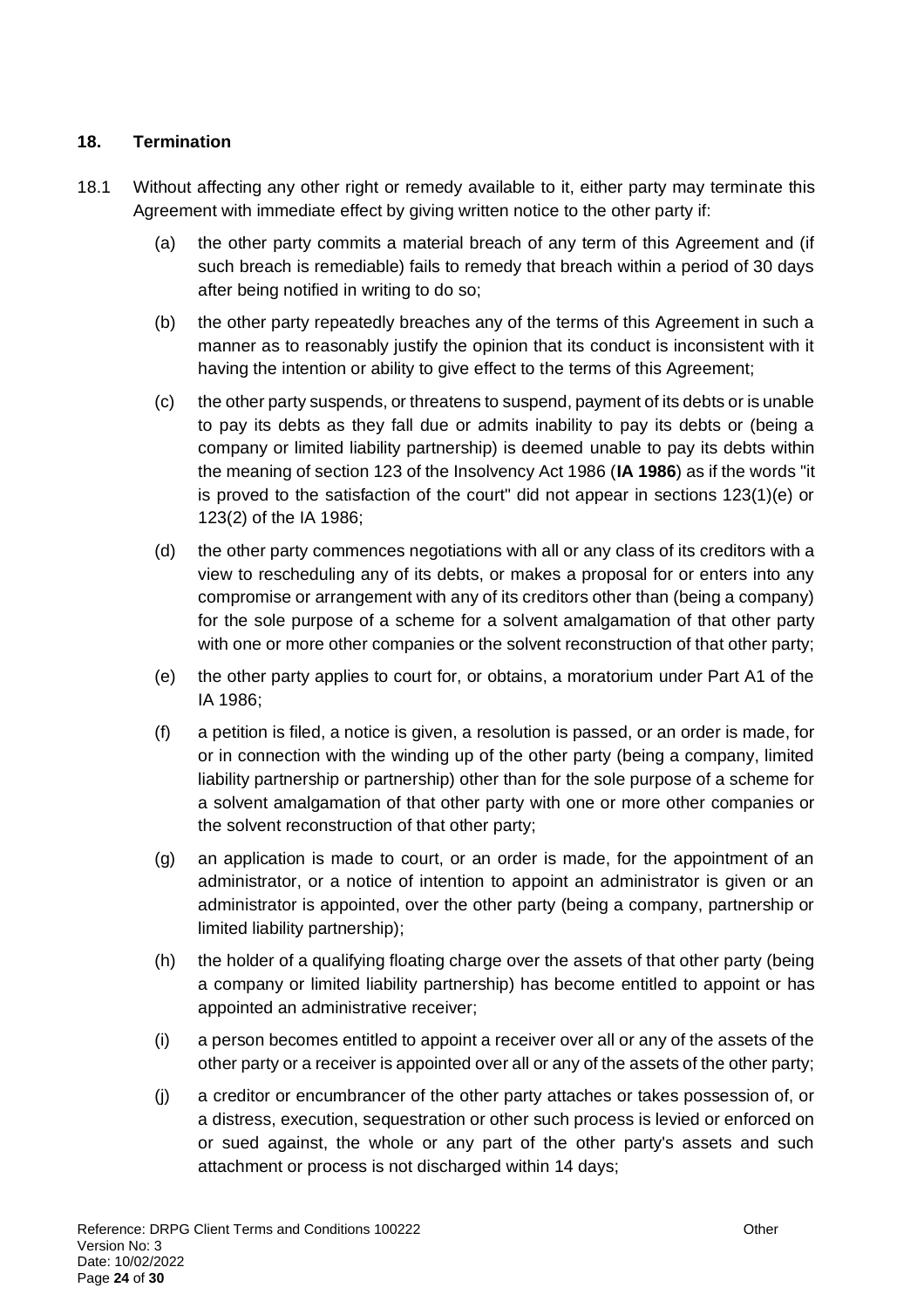- (k) the other party suspends or ceases, or threatens to suspend or cease, carrying on all or a substantial part of its business; or
- (l) the other party's financial position deteriorates so far as to reasonably justify the opinion that its ability to give effect to the terms of this Agreement is in jeopardy.
- 18.2 For the purposes of [clause 18.1\(a\)](#page-23-0) **material breach** means a breach (including an anticipatory breach) that is serious in the widest sense of having a serious effect on the benefit which the terminating party would otherwise derive from:
	- (a) a substantial portion of this Agreement; or
	- (b) any of the obligations contained within a Project Acceptance Form or Project Plan.

In deciding whether any breach is material, no regard shall be had to whether it occurs by some accident, mishap, mistake or misunderstanding.

- 18.3 Without affecting any other right or remedy available to it, the Agency may terminate this Agreement with immediate effect by giving written notice to the Client if:
	- (a) the Client fails to pay any amount due under this Agreement or under a Project Acceptance Form on the due date for payment and remains in default not less than 7 days after being notified in writing to make such payment; or
	- (b) there is a change of Control of the Client.

#### **19. Obligations on Termination and Survival**

#### 19.1 **Obligations on Termination or Expiry**

On termination, cancellation or expiry of this Agreement:

- (a) the Client shall immediately pay to the Agency all of the Agency's outstanding unpaid invoices and interest and, in respect of the Services supplied but for which no invoice has been submitted, the Agency may submit an invoice, which shall be payable immediately on receipt;
- (b) the Client shall, return all of the Agency's Equipment. If the Client fails to do so, then the Agency may enter the Client's premises and take possession of the Agency's Equipment. Until the Agency's Equipment has been returned or repossessed, the Client shall be solely responsible for its safe keeping; and
- (c) the Agency shall on request return any of the Client Materials not used up in the provision of the Services; and
- (d) the Agency shall, upon request, return any personal data for which the Client is the data controller.

#### 19.2 **Survival**

(a) on termination or expiry of this Agreement, all existing Project Plans shall terminate automatically;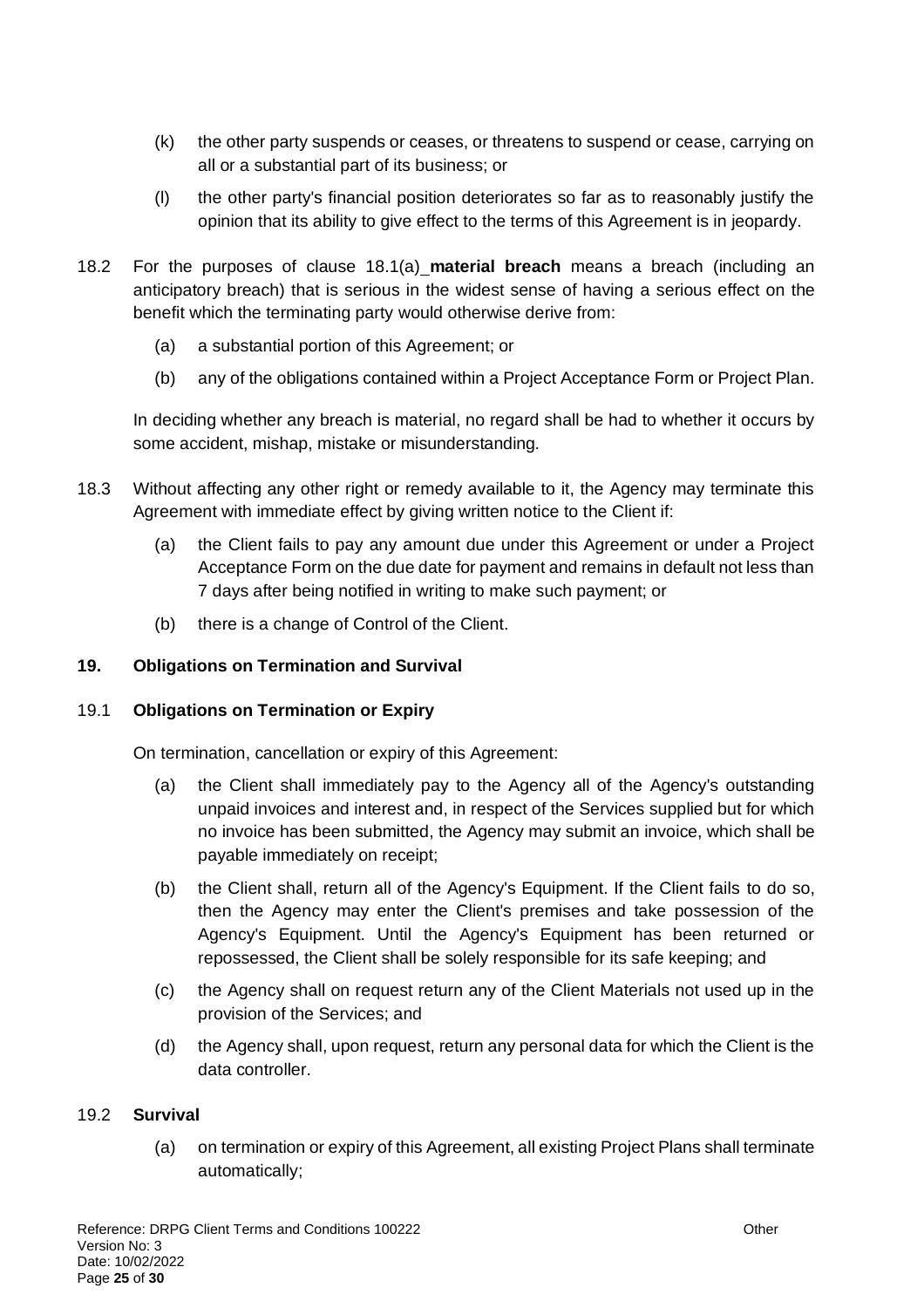- (b) any provision of this Agreement that expressly or by implication is intended to come into or continue in force on or after termination or expiry of this Agreement shall remain in full force and effect;
- (c) termination or expiry of this Agreement shall not affect any rights, remedies, obligations or liabilities of the parties that have accrued up to the date of termination or expiry, including the right to claim damages in respect of any breach of the Agreement which existed at or before the date of termination or expiry.

### **20. Force Majeure**

- 20.1 **Force Majeure Event** means any circumstance not within a party's reasonable control including, without limitation:
	- (a) acts of God, flood, drought, earthquake or other natural disaster;
	- (b) epidemic or pandemic;
	- (c) terrorist attack, civil war, civil commotion or riots, war, threat of or preparation for war, armed conflict, imposition of sanctions, embargo, or breaking off of diplomatic relations;
	- (d) nuclear, chemical or biological contamination or sonic boom;
	- (e) any law or any action taken by a government or public authority, including without limitation imposing an export or import restriction, quota or prohibition, or failing to grant a necessary licence or consent;
	- (f) collapse of buildings, fire, explosion or accident;
	- (g) any labour or trade dispute, strikes, industrial action or lockouts; non-performance by suppliers, freelancers or subcontractors;
	- (h) interruption or failure of utility service; and
	- (i) technical or equipment failure.
- 20.2 Provided it has complied with [clause 20.4,](#page-25-0) if a party is prevented, hindered or delayed in or from performing any of its obligations under this Agreement by a Force Majeure Event (**Affected Party**), the Affected Party shall not be in breach of this Agreement or otherwise liable for any such failure or delay in the performance of such obligations. The time for performance of such obligations shall be extended accordingly.
- 20.3 The corresponding obligations of the other party will be suspended, and its time for performance of such obligations extended, to the same extent as those of the Affected Party.
- <span id="page-25-0"></span>20.4 The Affected Party shall:
	- (a) as soon as reasonably practicable after the start of the Force Majeure Event notify the other party in writing of the Force Majeure Event, the date on which it started,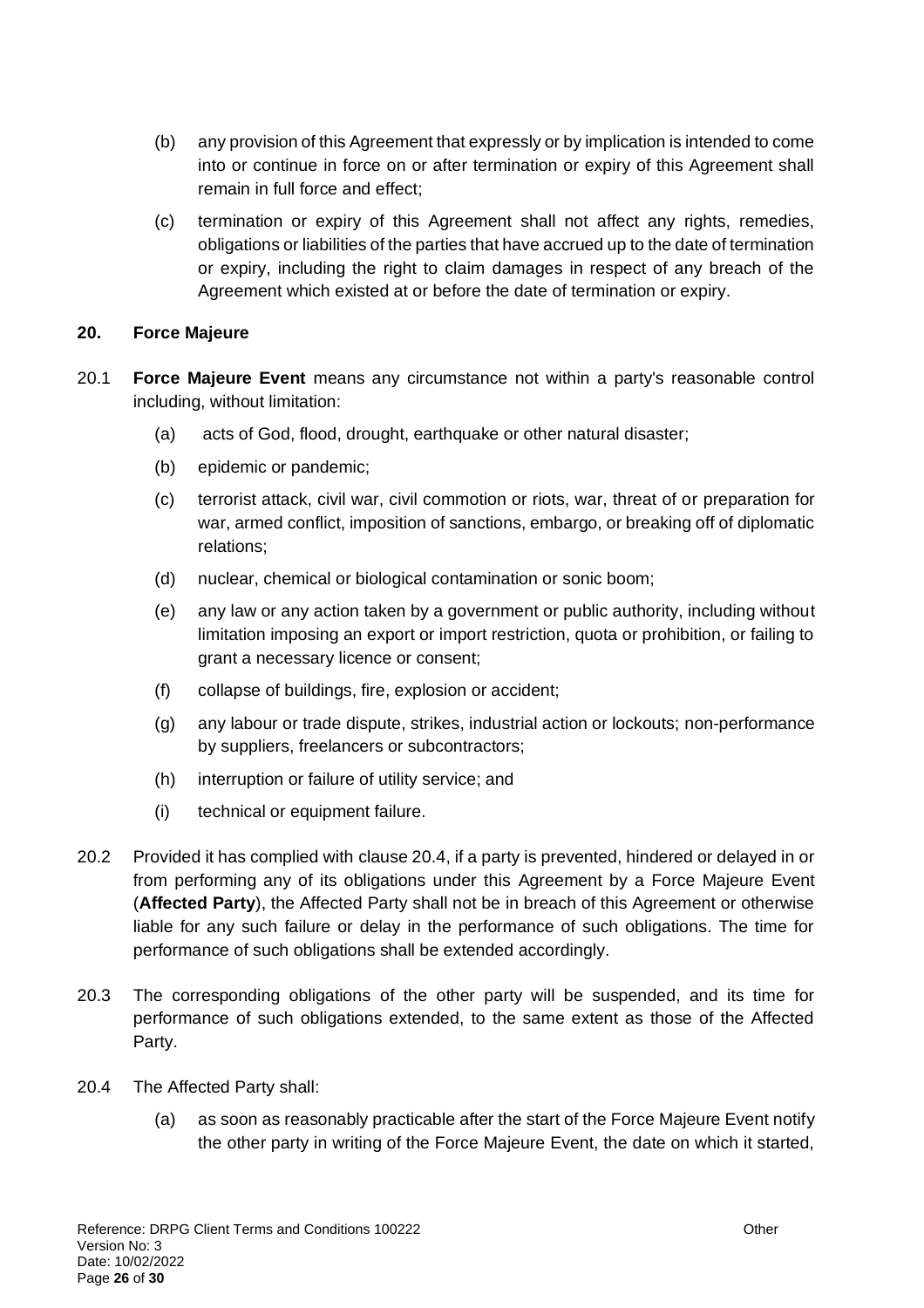its likely or potential duration, and the effect of the Force Majeure Event on its ability to perform any of its obligations under this Agreement; and

- (b) use all reasonable endeavours to mitigate the effect of the Force Majeure Event on the performance of its obligations.
- 20.5 If the Force Majeure Event prevents, hinders or delays the Affected Party's performance of its obligations for a continuous period of more than four weeks the party not affected by the Force Majeure Event may terminate this Agreement by giving four weeks written notice to the Affected Party.

#### **21. Assignment and other dealings**

- 21.1 The Client shall not assign, transfer, mortgage, charge, subcontract, delegate, declare a trust over or deal in any other manner with any of its rights and obligations under this Agreement.
- 21.2 The Agency may at any time assign, mortgage, charge, delegate, declare a trust over or deal in any other manner with any or all of its rights under this Agreement.

#### **22. Variation**

Subject to Claus[e 10](#page-16-1) no variation of this Agreement, Project Plan, Project Acceptance Form or Scope of Works shall be effective unless it is agreed by both parties in writing.

#### **23. Waiver**

- 23.1 A waiver of any right or remedy under this Agreement or by law is only effective if given in writing and shall not be deemed a waiver of any subsequent right or remedy.
- 23.2 A failure or delay by a party to exercise any right or remedy provided under this Agreement or by law shall not constitute a waiver of that or any other right or remedy, nor shall it prevent or restrict any further exercise of that or any other right or remedy. No single or partial exercise of any right or remedy provided under this Agreement or by law shall prevent or restrict the further exercise of that or any other right or remedy.

### **24. Rights and Remedies**

The rights and remedies provided under this Agreement are in addition to, and not exclusive of, any rights or remedies provided by law.

#### **25. Severance**

<span id="page-26-0"></span>25.1 If any provision or part-provision of this Agreement or any Project Plan is or becomes invalid, illegal or unenforceable, it shall be deemed deleted, but that shall not affect the validity and enforceability of the rest of this Agreement.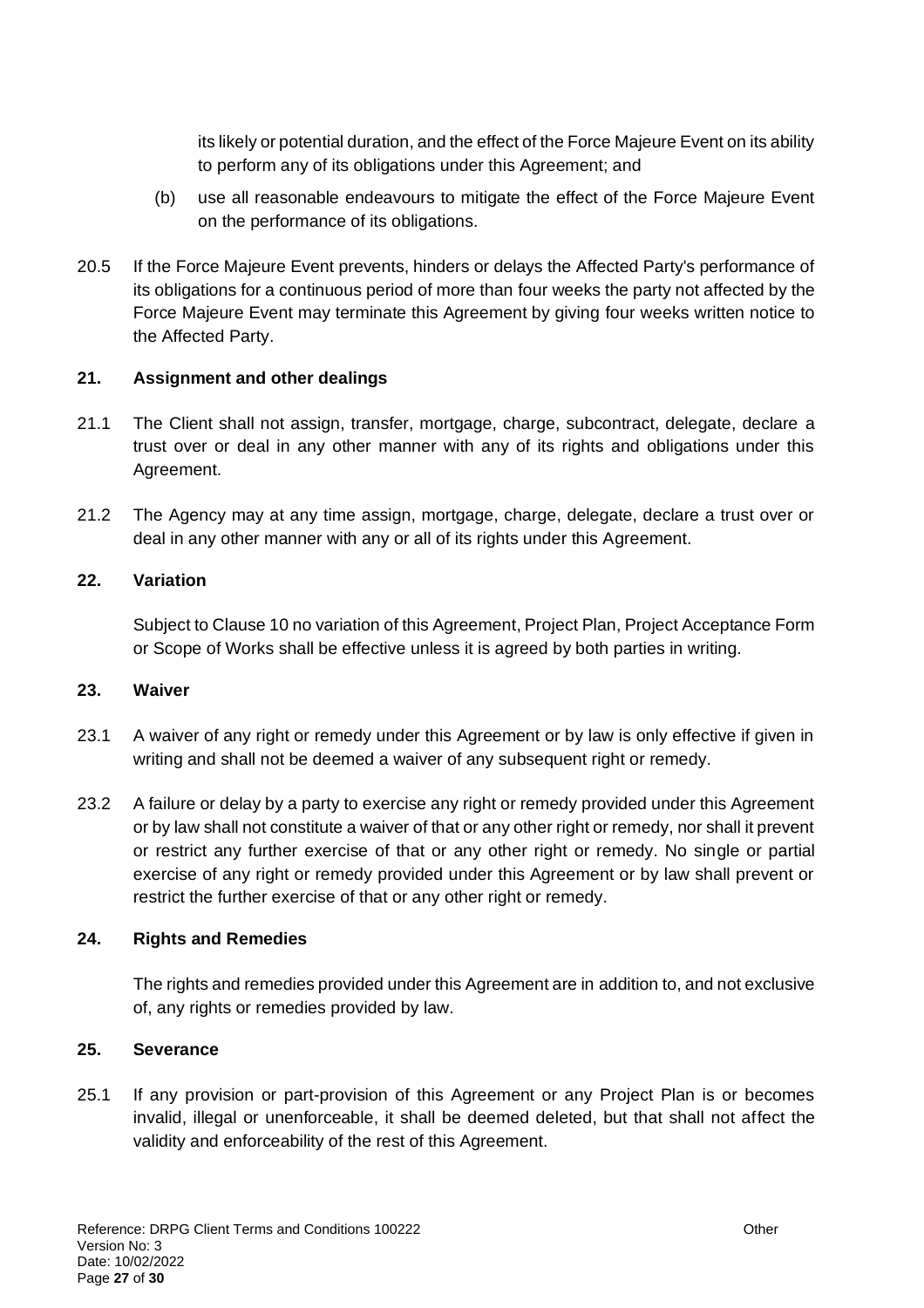25.2 If any provision or part-provision of this Agreement or Project Plan is deemed deleted under [clause 25.1](#page-26-0) the parties shall negotiate in good faith to agree a replacement provision that, to the greatest extent possible, achieves the intended commercial result of the original provision.

#### **26. Entire Agreement**

- 26.1 This Agreement together with any document referred to within it constitutes the entire agreement between the parties and supersedes and extinguishes all previous agreements, promises, assurances, warranties, representations and understandings between them, whether written or oral, relating to its subject matter.
- 26.2 Each party agrees that it shall have no remedies in respect of any statement, representation, assurance or warranty (whether made innocently or negligently) that is not set out in this Agreement or any document referred to in it. Each party agrees that it shall have no claim for innocent or negligent misrepresentation or negligent misstatement based on any statement in this Agreement.

### **27. No Partnership or Agency**

- 27.1 Nothing in this Agreement is intended to, or shall be deemed to, establish any partnership or joint venture between any of the parties, constitute any party the agent of another party, or authorise any party to make or enter into any commitments for or on behalf of any other party.
- 27.2 Each party confirms it is acting on its own behalf and not for the benefit of any other person.

### **28. Third-party Rights**

- 28.1 Subject to Clause [28.2,](#page-27-0) this Agreement does not give rise to any rights under the Contracts (Rights of Third-parties) Act 1999 to enforce any term of this Agreement.
- <span id="page-27-0"></span>28.2 Any Group Company shall have the right to enforce any term of this Agreement.

#### **29. Notices**

- 29.1 Any notice given to a party under or in connection with this Agreement shall be in writing and shall be (a) delivered by hand or by pre-paid first-class post or other next Business Day delivery service at its registered office (if a company) or its principal place of business (in any other case) or (b) sent by email to the address specified in the Project Plan.
- <span id="page-27-1"></span>29.2 Any notice shall be deemed to have been received:
	- (a) if delivered by hand, at the time the notice is left at the proper address;
	- (b) if sent by pre-paid first-class post or other next Business Day delivery services, at 9.00 am on the second Business Day after posting; or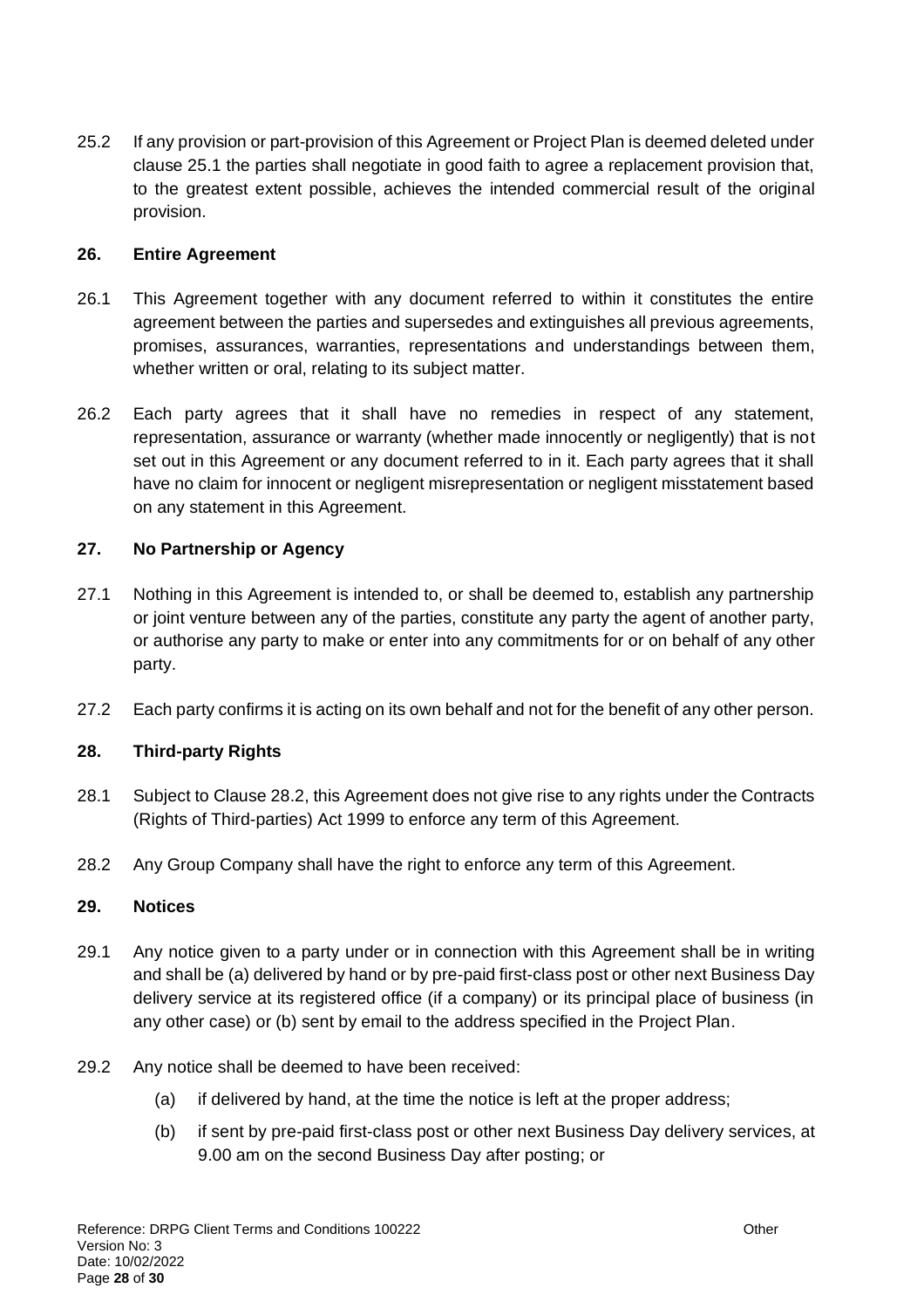- <span id="page-28-1"></span>(c) if sent by email, at the time of transmission, or, if this time falls outside business hours in the place of receipt, when business hours resume. In this Clause [29.2](#page-27-1)[\(c\)](#page-28-1) business hours mean 9:00am to 5:00pm Monday to Friday on a day that is not a public holiday in the place of receipt.
- 29.3 This clause does not apply to the service of any proceedings or any documents in any legal action or, where applicable, any arbitration or other method of dispute resolution.
- 29.4 A notice given under this Agreement is not valid if sent by fax.

### <span id="page-28-0"></span>**30. Multi-tiered Dispute Resolution Procedure**

- 30.1 If a dispute arises out of or in connection with this Agreement or the performance, validity or enforceability of it (**Dispute**) then except as expressly provided in a Project Plan, the parties shall follow the procedure set out in this clause:
	- (a) either party shall give to the other written notice of the Dispute, setting out its nature and full particulars (**Dispute Notice**), together with relevant supporting documents. On service of the Dispute Notice, both the Agency's and the Client's directors responsible for the Project Plan shall attempt in good faith to resolve the Dispute. The director from the Agency shall, where appropriate, suggest a course of action in an attempt to rectify a dispute which shall form the basis of the parties discussion;
	- (b) if the Agency's and the Client's directors responsible for the Project Plan are for any reason unable to resolve the Dispute within 10 days of it being referred to them, the parties will attempt to settle it by mediation in accordance with the CEDR Model Mediation Procedure. Unless otherwise agreed between the parties, the mediator shall be nominated by CEDR. To initiate the mediation, a party must serve notice in writing (**ADR notice**) to the other party to the Dispute, requesting mediation. A copy of the ADR notice should be sent to CEDR. The mediation will start not later than 30 days after the date of the ADR notice.
- 30.2 No party may commence any court proceedings under [clause 32](#page-29-0) in relation to the whole or part of the Dispute until 30 days after service of the ADR notice, provided that the right to issue proceedings is not prejudiced by a delay.
- 30.3 If the Dispute is not resolved within 30 days after service of the ADR notice, or either party fails to participate or to continue to participate in the mediation before the expiration of the said period of 30 days, or the mediation terminates before the expiration of the said period of 30 days, the Dispute shall be finally resolved by the courts of England and Wales in accordance with [clause 32.](#page-29-0)